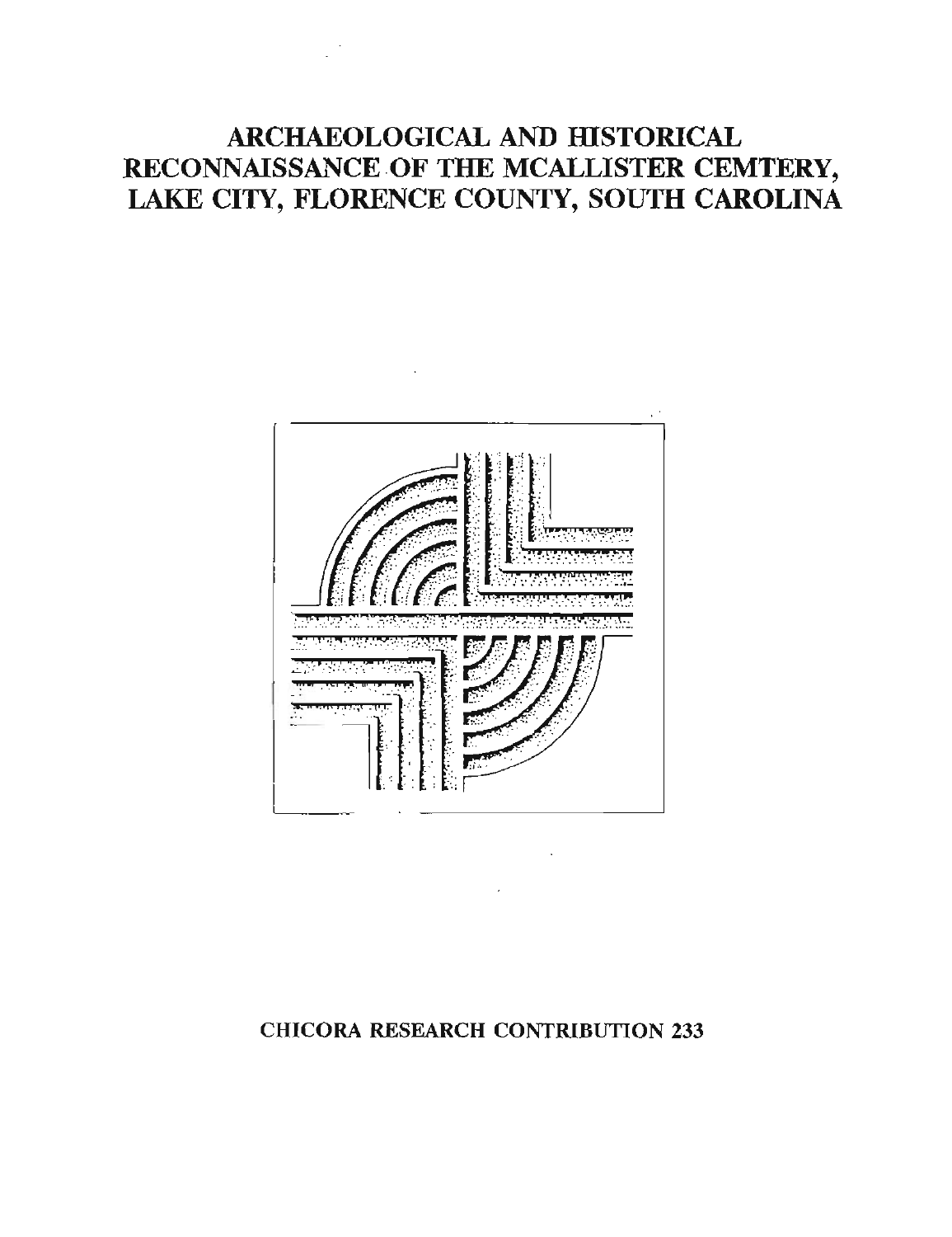## ARCHAEOLOGICAL AND HISTORICAL RECONNSIAANCE OF THE MCALLISTER CEMETERY, LAKE CITY, FLORENCE COUNTY, SOUTH CAROLINA

Prepared By: Michael Trinkley, Ph.D.

Prepared For: Mr. and Mrs. Charles Kelly 719 Rivers Street Lake City, South Carolina 29560  $\mathbf i$ 

#### Chicora Foundation Research Series 233

Chicora Foundation, Inc. PO Box 8664 • 861 Arbutus Drive Columbia, South Carolina 29202-8664 803/787-6910 Email: chicoral@aoLcom

 $\epsilon_{\rm eff}$ 

 $\ddot{\phantom{0}}$ 

November 13, 1997

This report is printed on permanent paper  $\infty$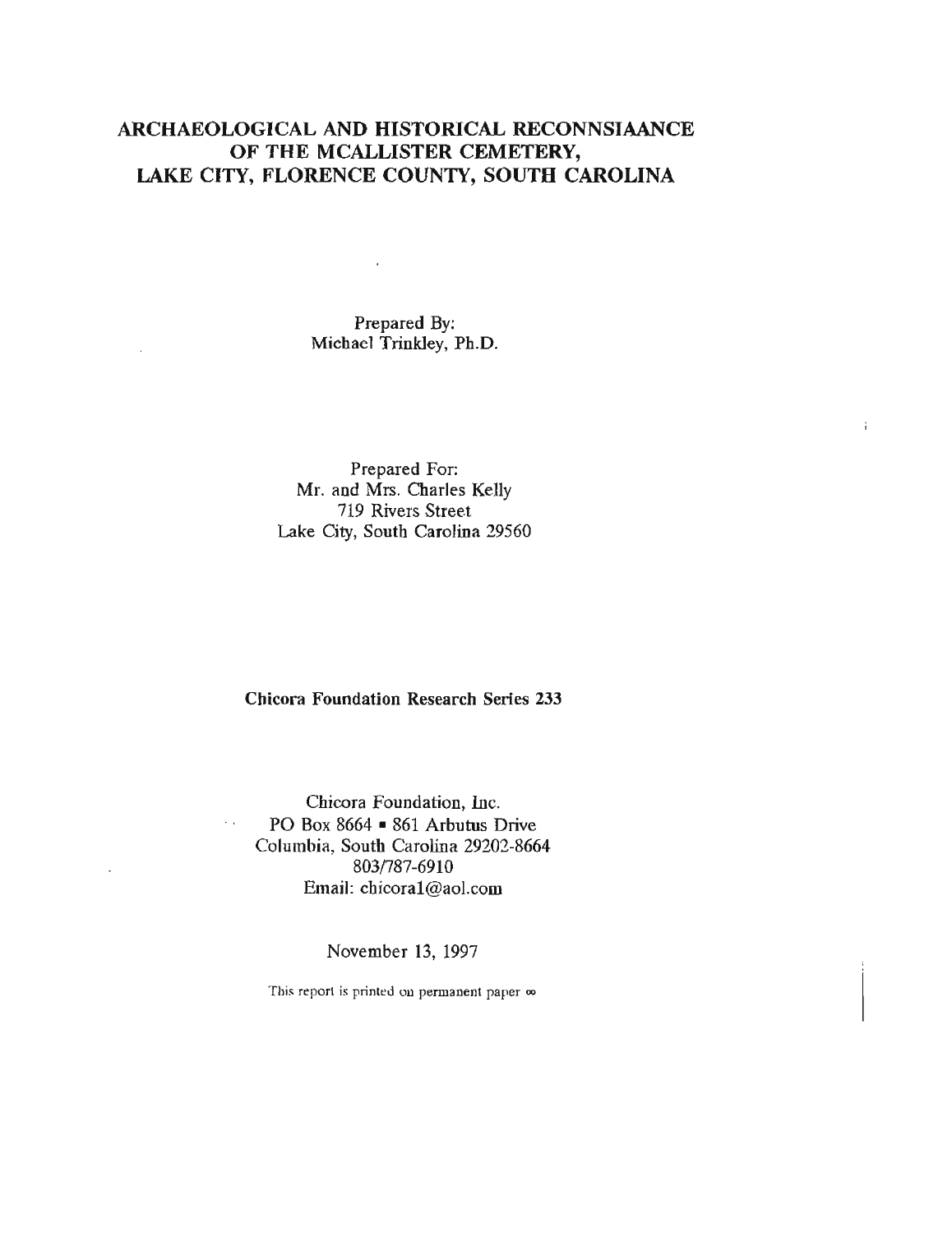### **ABSTRACT**

This study reports on a hrief assessment of the McAllister Cemetery situated on the northwestern edge of Lake City in southern Florence County. According to the available information, this graveyard was perhaps the first community cemetery used by the residents of Lake City (previously known as Graham), growing in size to incorporate perhaps  $5$  to  $8$  acres. By the I950s, however, usc of the cemetery had declined and there is some evidence that significant portions of the graveyard had already been developed.

This development appears to have continued to this day. Of the 45 individuals recorded for the cemetery in the late 1970s, stones for only ahout half could he found at the time of this brief investigations. Recent house construction, coupled with logging, appears to have had an unfortunate affect on the integrity of the cemetery. There are unsubstantiated accounts of broken stones being removed shortly after logging, as well as stones being discarded into a nearby pond.

During this current investigation the maintained area of the cemckry is limited to perhaps 150 feet by 100 feet, although several broken monuments as well as numerous sunken depressions were found in the surrounding underbrush created by the recent logging.

In addition to this physical evidence that the cemetery was originally larger than the area today maintained by family members, several maps have been identified whieh show significantly larger areas heing designated as graveyard.

Based on this investigation, the cemetery has been recorded as an archaeological site (38FL357) with the South Carolina Institute of Archaeology and Anthropology.

We recommend that the houndaries of the cemetery be firmly established so that the surving graves may be left undeveloped. Until such time

as this is accomplished, we recommend that the maintained portion of the cemetery, perhaps including the identified stones in the surrounding woods, be dearly fenced. All parties should be made aware that South Carolina law protects cemeteries and makes their damage or destruction a felony.

We also recommend that the damaged stones be repaired to prevent further loss or destruction. Cemeteries whieh are cared for are much less likely to sustain damage than those which appear "abandoned."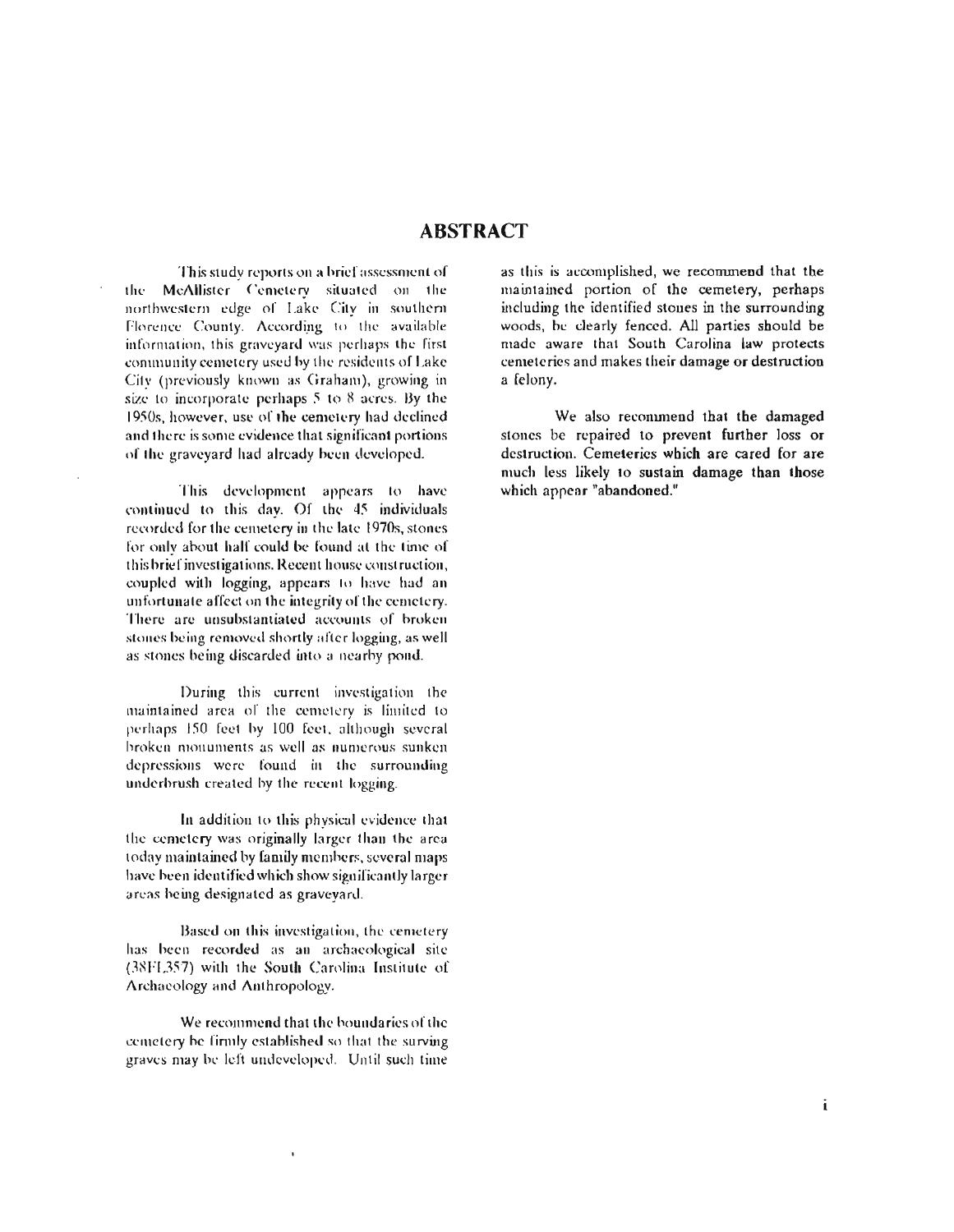# **TABLE OF CONTENTS**

 $\sim$ 

| List of Figures                   |    | iv |
|-----------------------------------|----|----|
| Acknowledgments                   | ٠  | V  |
| Introduction                      |    | 1  |
| Background                        |    |    |
| Historic Research                 | 2  |    |
| Curation                          | 7  |    |
| Site Visit                        |    | 9  |
| Site Setting                      | 9  |    |
| Site Condition                    | 11 |    |
| Summary                           | 11 |    |
| Conclusions                       |    | 15 |
| <b>Laws Protecting Cemeteries</b> | 15 |    |
| Recommendations                   | 15 |    |
| Sources Cited                     |    | 19 |

 $\mathcal{L}^{\text{max}}_{\text{max}}$  and  $\mathcal{L}^{\text{max}}_{\text{max}}$ 

 $\mathcal{L}_{\text{max}}$  and  $\mathcal{L}_{\text{max}}$  . The  $\mathcal{L}_{\text{max}}$ 

iü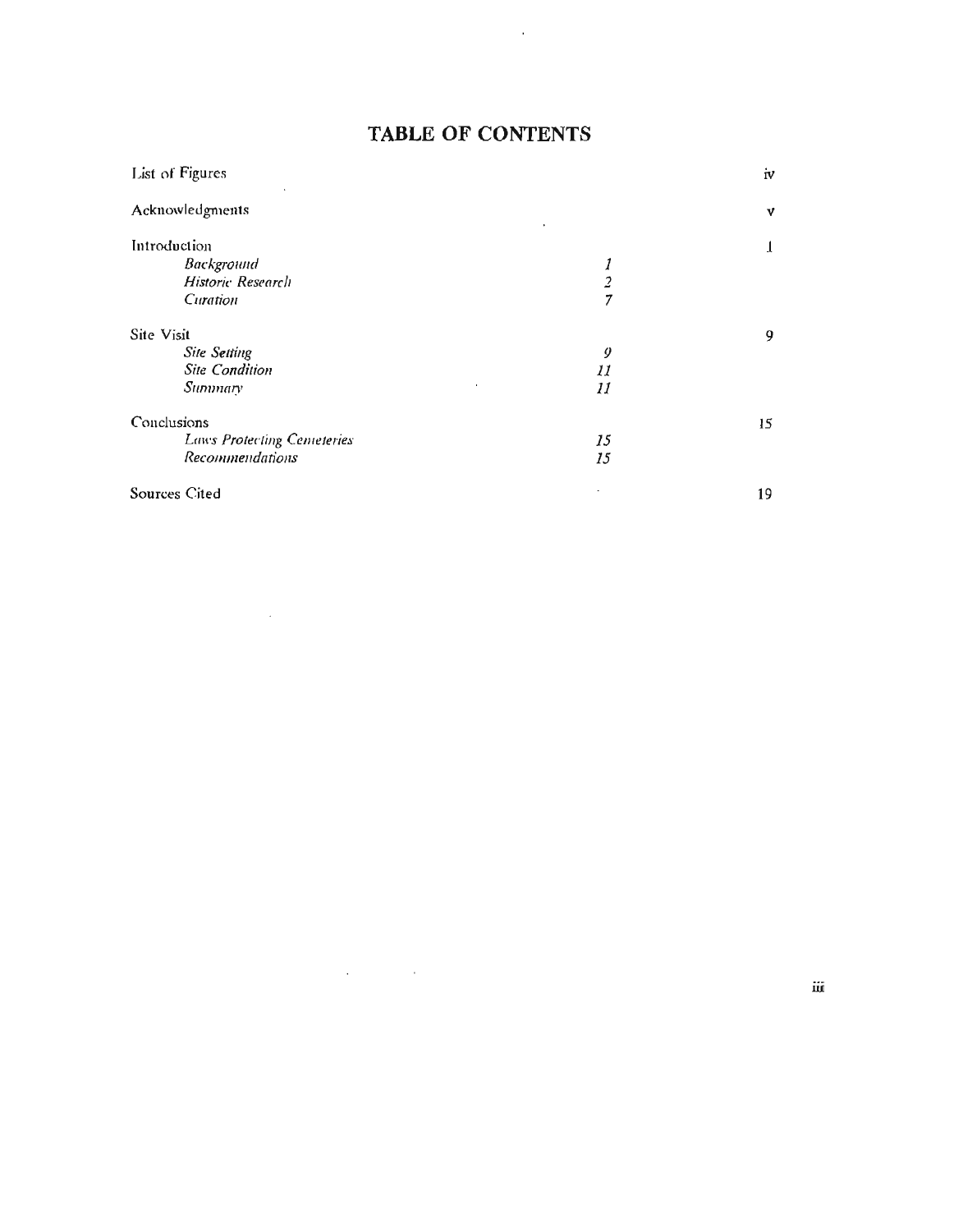# **LIST OF FIGURES**

 $\sim 10^{11}$  km s  $^{-1}$ 

 $\mathcal{L}^{\mathcal{L}}(\mathcal{L}^{\mathcal{L}})$  . The set of  $\mathcal{L}^{\mathcal{L}}(\mathcal{L}^{\mathcal{L}})$ 

 $\label{eq:2} \frac{1}{\sqrt{2}}\left(\frac{1}{\sqrt{2}}\right)^{2} \left(\frac{1}{\sqrt{2}}\right)^{2} \left(\frac{1}{\sqrt{2}}\right)^{2} \left(\frac{1}{\sqrt{2}}\right)^{2} \left(\frac{1}{\sqrt{2}}\right)^{2} \left(\frac{1}{\sqrt{2}}\right)^{2} \left(\frac{1}{\sqrt{2}}\right)^{2} \left(\frac{1}{\sqrt{2}}\right)^{2} \left(\frac{1}{\sqrt{2}}\right)^{2} \left(\frac{1}{\sqrt{2}}\right)^{2} \left(\frac{1}{\sqrt{2}}\right)^{2} \left(\frac{$ 

| <b>Figures</b> |                                                                                                 |    |
|----------------|-------------------------------------------------------------------------------------------------|----|
| 1.             | Vicinity of the McAllister Cemetery in Lake City                                                |    |
| 2.             | Plat of the Burroughs property showing the McAllister Cemetery                                  |    |
| 3.             | Plat of the Brickle property                                                                    |    |
| 4.             | Portion of the 1974 soil map showing the McAllister Cemetery                                    | 6  |
| 5.             | Portion of the 1990 Mills Bay topographic map showing the McAllister Cemetery                   | 6  |
| 6              | View of the maintained cometery from the access trail                                           | 10 |
| 7.             | View of the broken monument in brush and vines to the north-northwest of the maintained section | 10 |
| 8.             | View of the monument base in brush to the north-northeast of the maintained section             | 12 |
| 9.             | House under construction on the fringe of the cemetery                                          | 12 |
| 10.            | Example of fragmented or snapped monument                                                       | 14 |
| 11.            | Example of vandalized monument with staining                                                    | 14 |

 $\mathcal{L}^{\text{max}}_{\text{max}}$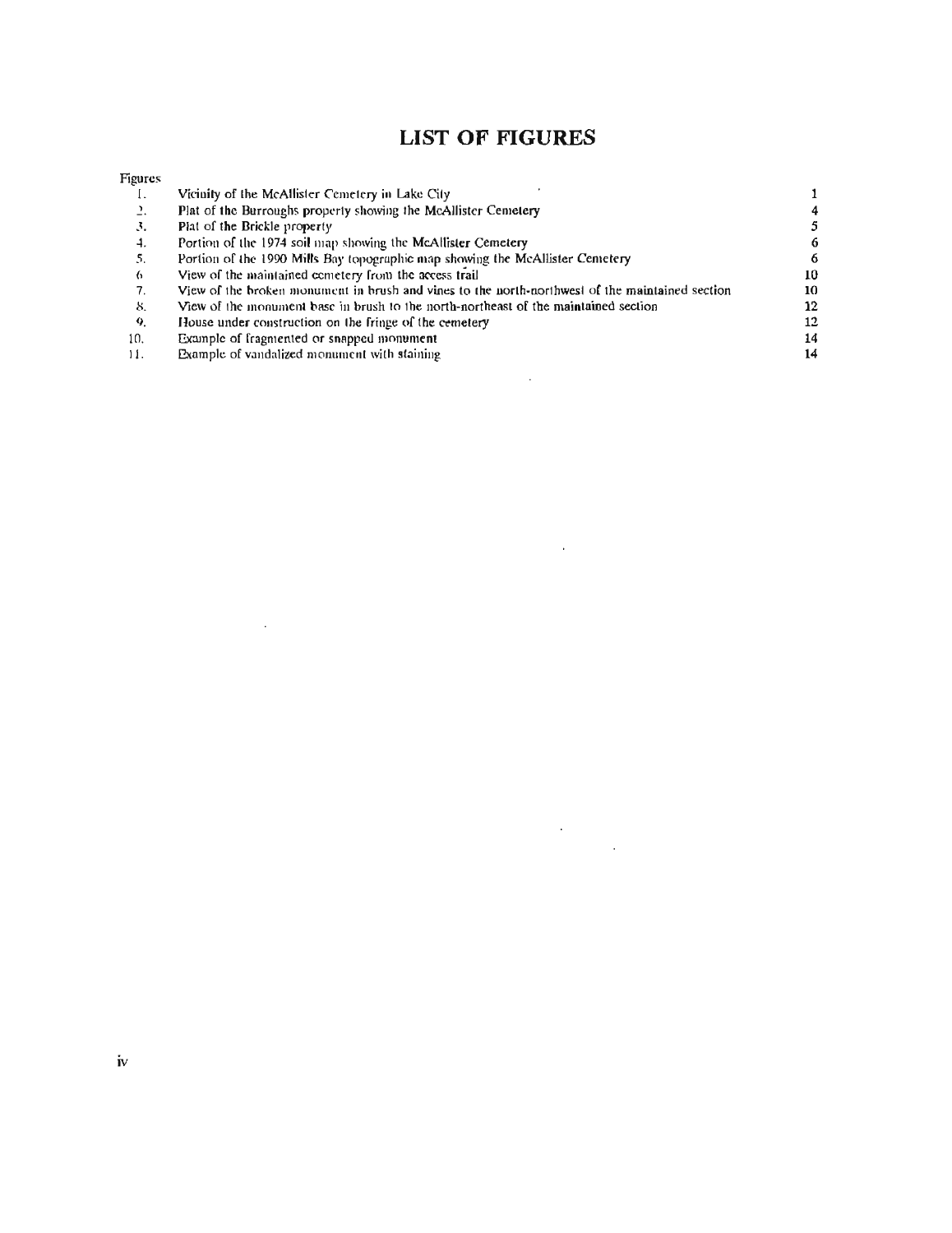### **ACKNOWLEDGMENTS**

 $\ddot{\phantom{1}}$ 

 $\ddot{\phantom{0}}$ 

I want to thank Mr. and Mrs. Charles Kelly for bringing the McAllister Cemetery to our attention and for taking their time to show me its location. They also shared their knowledge of the site and its history. I also want to thank the current owner, Mr. Glenn Weaver, for his interest in tbe cemetery and willingness to do the right thing.

Mr. Keith Derting, at the S.C. Institute of Archaeology and Anthropology assisted us with site

recordation. We thank him for his speedy and thorough work. In addition, the staff of the Thomas Cooper Map Repository, the S.C. Department of Archives and History Search Room, the South Carolinians Library. the Florence County Clerk of Court, and the Florence County Probate Court were also especially cooperative as we tracked down the history of the McAllister Cemetery. We appreciate all of their efforts and assistance.

*v*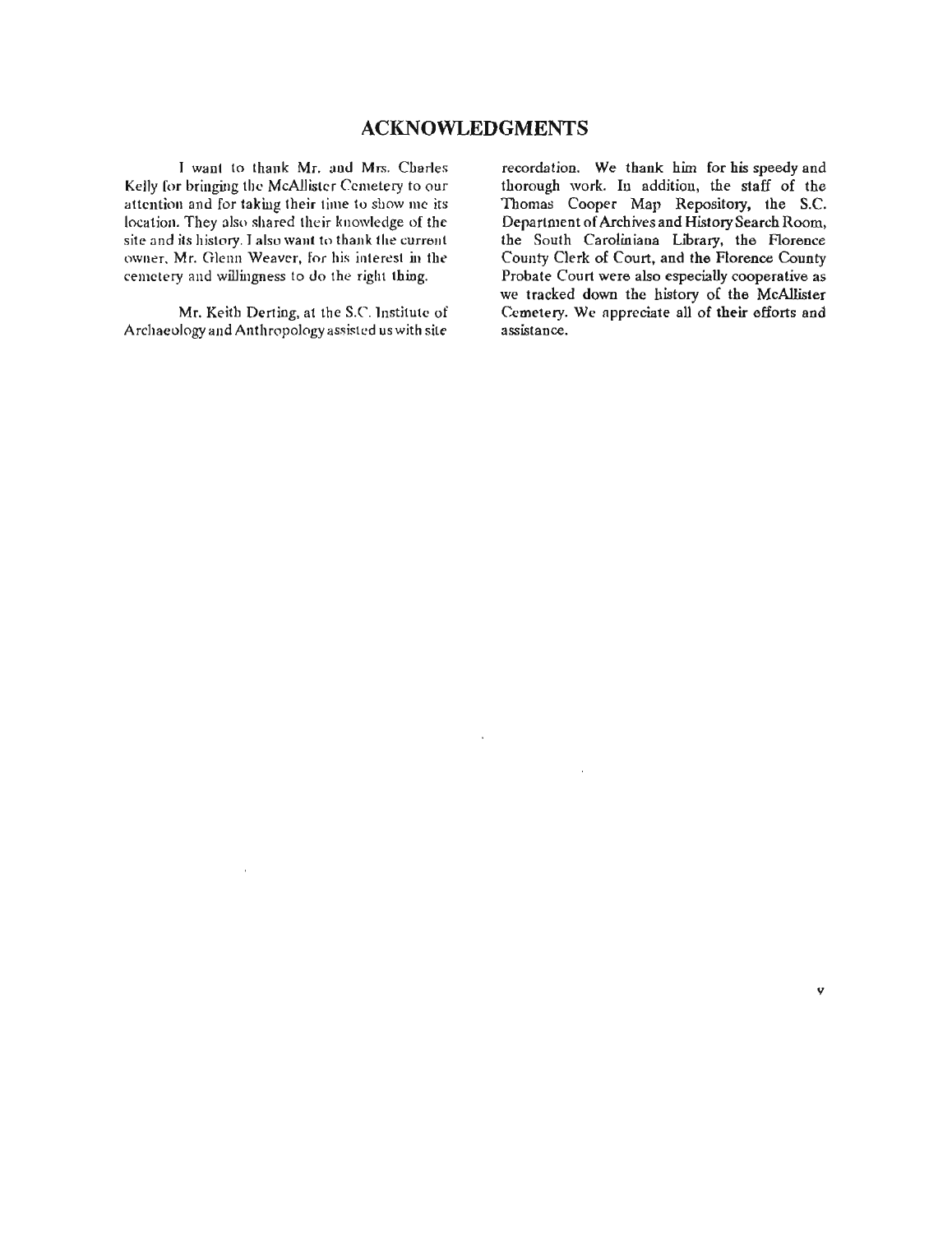#### **INTRODUCfION**

The Foundation was called on November 10 with an inquiry concerning a cemetery in Lake City. The caller. Mr. Charles Kelly, was concerned that the cemetery was being damaged by reccnt developments, including both logging and the construction of several houses on the fringe area.

Mr. Kelly explained that the cemetery, known locally as the McAUistcr Cemetery, was perhaps the earliest for the Lake City area and that it contained graves dating back at least to the first quarter of the nineteenth century. He also explained that at least some African-Americans were buried in the cemetery and that it was thought to be associated with the town's earliest Methodist-Episcopal church.

Originally the cemetery cowred a very large area. He remembered, as a child, an extensive field of graves and also explained that a local individual living

perhaps a quarter of a mile to the southwest of the cemetery tells of looking out her upstairs window to see the field of marble stones in the distance. Through time he reports that the cemetery has been gradually overtaken by development, with pieces sold off (or housiag and monuments gradually disappearing. About a year ago the cemetery area was logged with the result that a number of 5\oues were damaged. Today, these

Background **Background** stones can no longer be found on the site.

He also explained that perhaps in the 19508 the highway department (ortheir contractor) was excavating a borrow pit to the northeast of the cemeterywhen graveswere encountered. The work stopped at that point and no further excavation was conducted.

Mr. Kelly asked that the Foundation examine the cemetery and offer recommendations on how it might be preserved. In particular, he was interested in what could be done to stop the continued gradual loss of graves.

As a result of that call a visit was scheduled for the next day, Tuesday, November 11 and the author visited with Mr. Kelly at the cemetery, as well as examining photographs of the cemetery dating to about 1977. The cemetery is situated in the northwest comer of Lake City, at the end of Burch Road (Figure 1). The cemetery

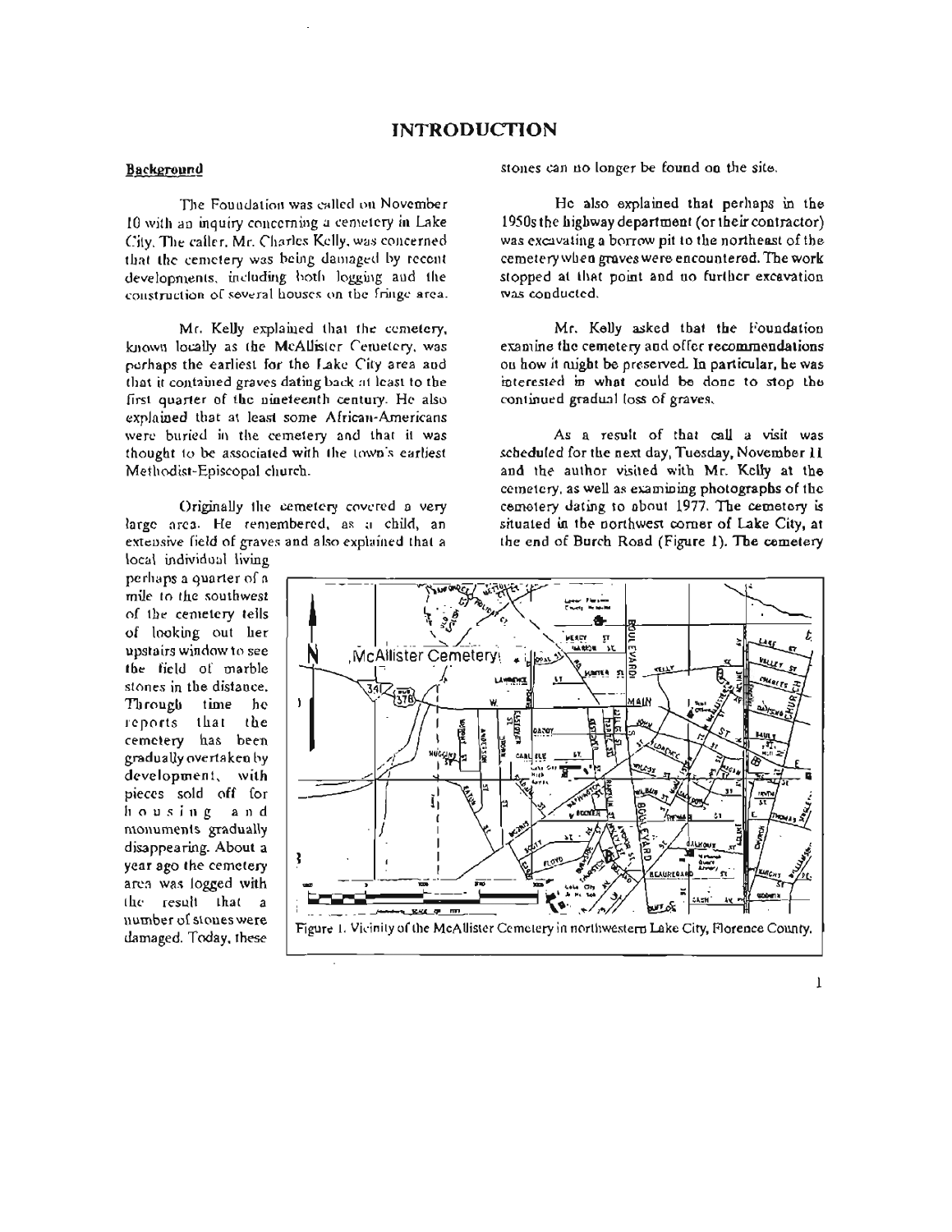is situated on property identified as Parcel 22 on Tax Map 167.

During the time at the cemetery several hric f forays were made into the surrounding brush, although no systematic effort was made to either survey the cemetery or to identify grave locations. In all respects this was a very brief exploration focusing on the remains clearly visible.

After the field visit, several hours were spent in Florence conducting a very brief overview of historic documents relating to the property and its transfers. The goal of this work was to not only identify the current owner, but also to examine recent deeds and plats to see if any mention of the cemetery had been made in recent land transfers. This research took place at the Florence County Clerk of Court and the Florence County Probate Court.

In addition, the resources of the South Carolina Department of Archives and History, the South Caroliniana Library, and the Thomas Cooper Map Repository were also scanned for pertinent information. Although there are a number of aerial photographs ofthe cemetery area on file. at the Map Repository these resources were not examined and are not included in this overview. They should, especially as enlargements, provide very good information on the gradual disappearance of the cemetery. This, however, was beyond the current scope. The results of the historic research are briefly presented in the discussion below.

#### **Historic Research**

Although no detailed synthesis of either the immediate area or the cemeterywas attempted, the vicinity of Lake City in the early 1820s was the land of Aaron F. Graham who had a plantation in the area. By 1858 when the railroads were establishing in southern Florence County the stop at what is now Lake City was known as Graham. Lake City was not incorporated until 1912 and was part of Marion County until 1888, when Florence County was actually created from parts of Williamsburg, Marion, and Darlington (King 1981).

As a result. it seems likely that the burials at the McAllister Cemetery from the first half of the nineteenth century might be tied to the location through kinship. representing families with particular ties to the land owner. By the midnineteenth century, however, it appears that a small community was already forming and those buried during the second half of the nineteenth century might reflect a wider range of family ties. While there were competing family cemeteries from this period, there does not appear to have been any formal church graveyard in the immediate area (although this has not been thoroughly researched).

The 1914 Soil Survey Map of Florence County shows the area between Mathews Road and SC 341 as open. The nearest structure is about 1,000 feet on SC 341 or perhaps 600 feet on the east side of Mathews Road. That no cemetery is shown in this location is not meaningful  $-$  this particular soil survey fails to reveal cemeteries or graveyards.

These efforts to trace the property did not extend back further than about 1935 when several separate tracts were conveyed by C.F. Gaddy to T.A. Gaddy (Florence County DB 12, p. 53-54). One 36 acre parcel was part of what was known as the Gaddy Brothers Place. It was bounded to the north by Lake Swamp and lands of the Lyndles Estate, to the east by Mathews Road, on the south by SC 341, and to tbe west by lands of Roland Burroughs. formerly of Mrs. Ruth Floyd Another portion of the same Gaddy Brothers Place consisting of 78 acres was also conveyed in this deed. In exchange, T.A. Gaddy conveyed a 66 acre portion of the Gaddy Brothers Place south of SC 341 to C.F. Gaddy.

Although no plats are referenced, it appears that the 36 acre parcel is the property on which the cemetery is located. The deed, however, makes no mention of the cemetery or any graveyard on any of the parcels.

In 1942, 20.4 acres of the Gaddy lands were sold by C.W. Muldrow, Master in Equity, to R.D. Burroughs for \$500. This was a sale forced by a Court of Common Pleas judgement against Mary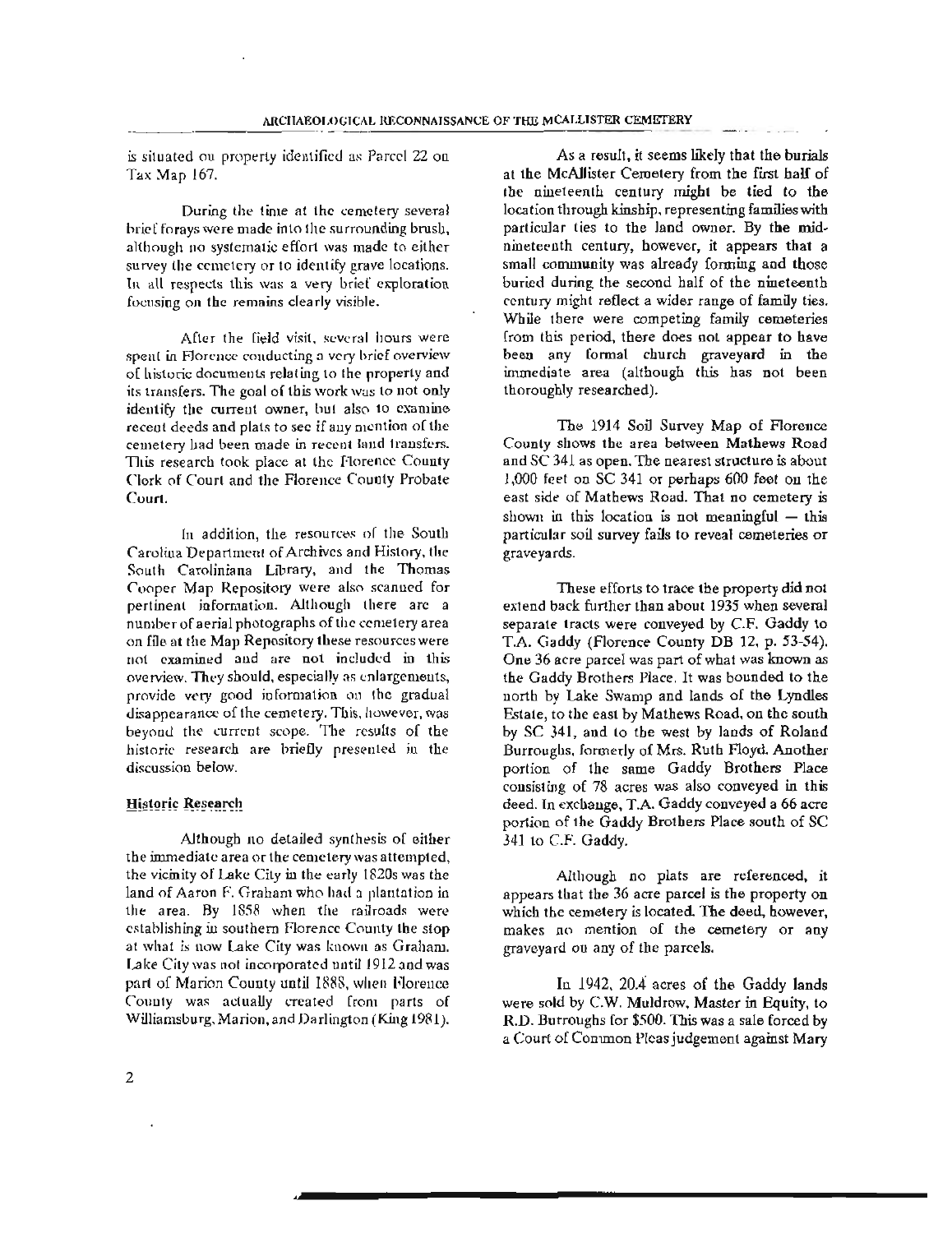Lawrence Gaddy and her mother, Mamie B. Gaddy by Burroughs (Florence County, DB 79, p. 90). While it is possible that an examination of the Court documents may provide additional information and might even mention the cemetery, these records were not examined during this study. The deed, however, specifies that the conveyed property was bounded to the north by the run of Lake Swamp, to the east by Olive M. and *l.W.* Brown and a canal ditch line, to the south by other Gaddy lands, and to the west by lands of  $R.D.$ Burroughs.

A plat was identified from this general time period that dearly identifies the McAllister Cemetery (Figure 2). Unfortunately, it is in very poor condition and the date has been obliterated by either adhesive tape or insect damage. Regardless, it was prepared (or Burroughs aud shows 13 acres *outside* the cemetery to the west and south. To the west are lands of an Anderson, today specified as Parcel 20 on Tax Map and owned by the Mabel L Anderson heirs.

This plat *can* be pieced together with another showing the division of a portion of the Gaddy property (Florence County Plat Boole E, p. 45) to reveal that the unnamed street running N17°E is, in fact, Burch Street. The street running off BUTch to the cast is today known as Lawrence Street. What I believe to be a later plat (Florence Counly Plat Book E, p. 45) shows these streets named and the triangular portion of the property to the west of Burch Street becomes lot 2000, shown as owned by R.D. Burroughs. This later plat, however, does not mention the cemetery, perhaps hecause it was focussing on the successful sale of lots in the immediate area.

R.D. Burroughs sold 11 acres to Archie Brickle in 1963 for \$3,250. This land was hounded to tbe north by Lake Swamp. to the cast by Mathews Road and property of the Lake City Housing Authority, to the south by the Lake City Housing Authority and the Grace Free Will Baptist Church, and to the west hy other lands of Burroughs (Florence County Clerk of Court, DB  $A5$ , p. 116). A plat prepared at the time (Florence County Clerk of Court, PB S, p. 85) shows this properly to he that on which the cemetery is

located (Figure 3), although the plat fails to mention any graves or cemetery.

In 1974 the florence and Sumter County soil survey was completed and published using aerial photographs taken in 1972 (Pitts 1974). The soils maps identify the cemetery on the Brickle property (Figure 4). It is shown as roughly triangular in form measuring about 250 feet on its southern base and about 417 feet on its eastern and western sides. The cemetery would have incorporated, based on this mapping, about 1.1 acre.

The property passed from Archie Brickle to his wife, Frances S. Brickle, by will in 1981 (Florence County Probate Court, Will 15,794). At that time the 11 acres were valued at \$60,000, although no mention was made in the appraisement that a portion of the land was a cemetery.

In 1990 the United States Geological Service published the Mill Bay topographic map (Figure 5) showing the cemetery as it was recognized during field checks in the 1982. A decade after the Soil Conservation Service's mapping, the McAllister Cemetery was shown as essentially square with a northward projection, toward the creek which oral history reported had identified burials. The size of the cemetery is about 150 feet square, with the northward projection adding another 50 by 50 foot area. Combined, this map reveals a cemetery of about 0.6 acre  $-$  or about half the size identified only 10 years earlier.

Mr. Kelly reports that in 1996 the area he knows as cemetery, as well as the adjacent property, was logged by a local fum. Afterwards he found a great number of stones broken and toppled down. During that visit he took photographs of many of the damage stones and then he reported the problem to the logging company, anticipating that they would at least reset the stones. He believes that the broken stoneswere removed from the cemetery shortly thereafter and no trace has been found of them since.

Most recently, on June 17, 1997, the 11 acres have been sold to Glenn Weaver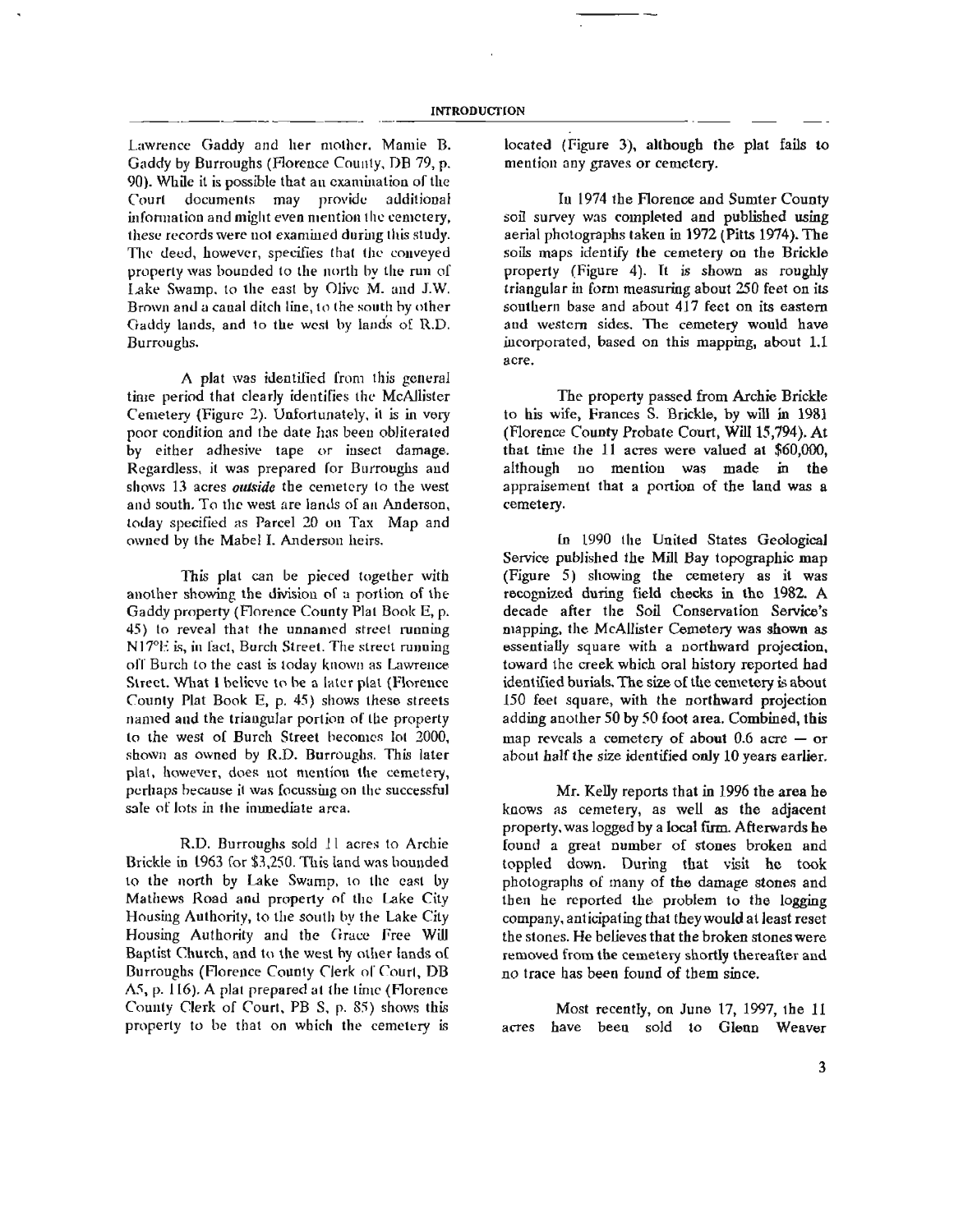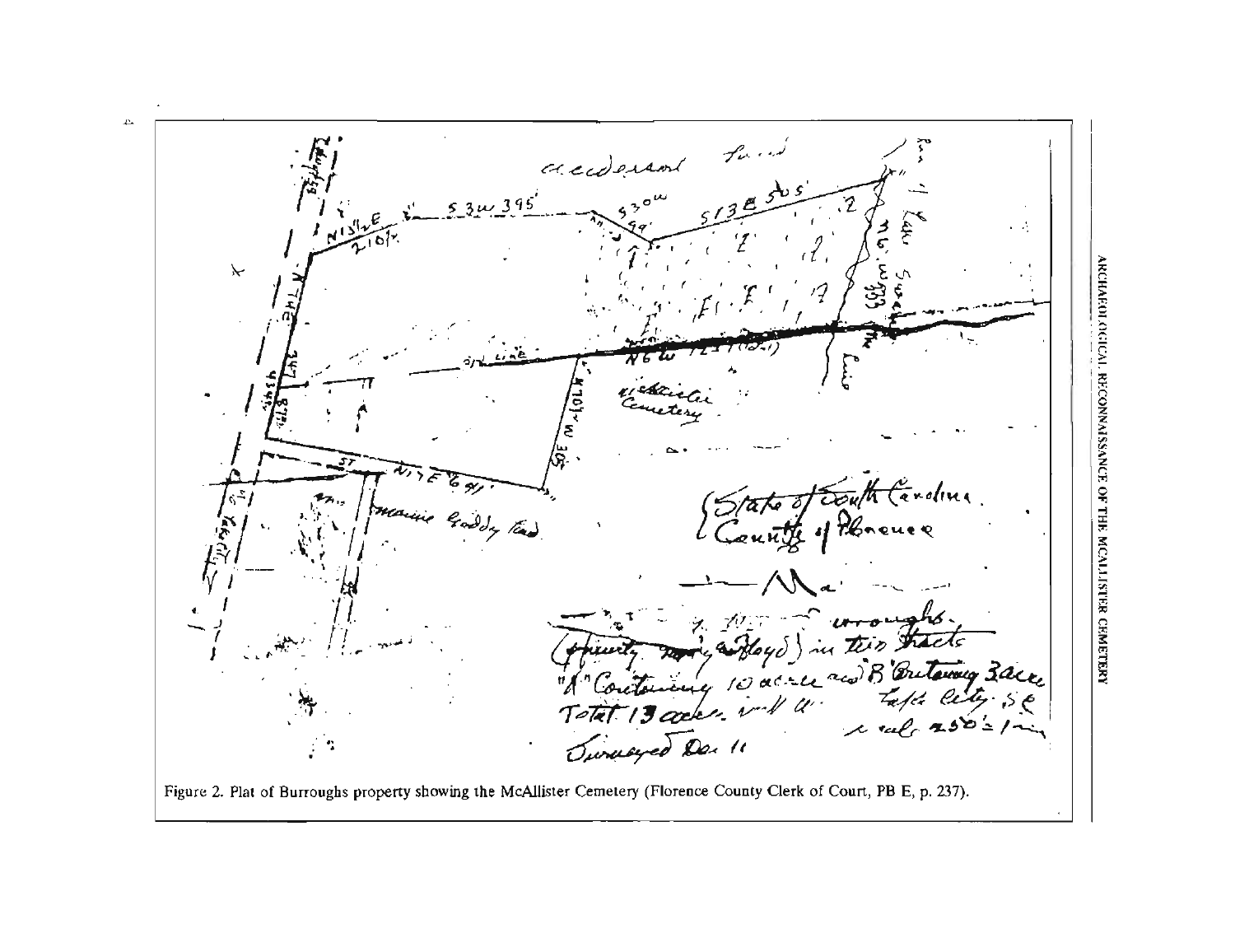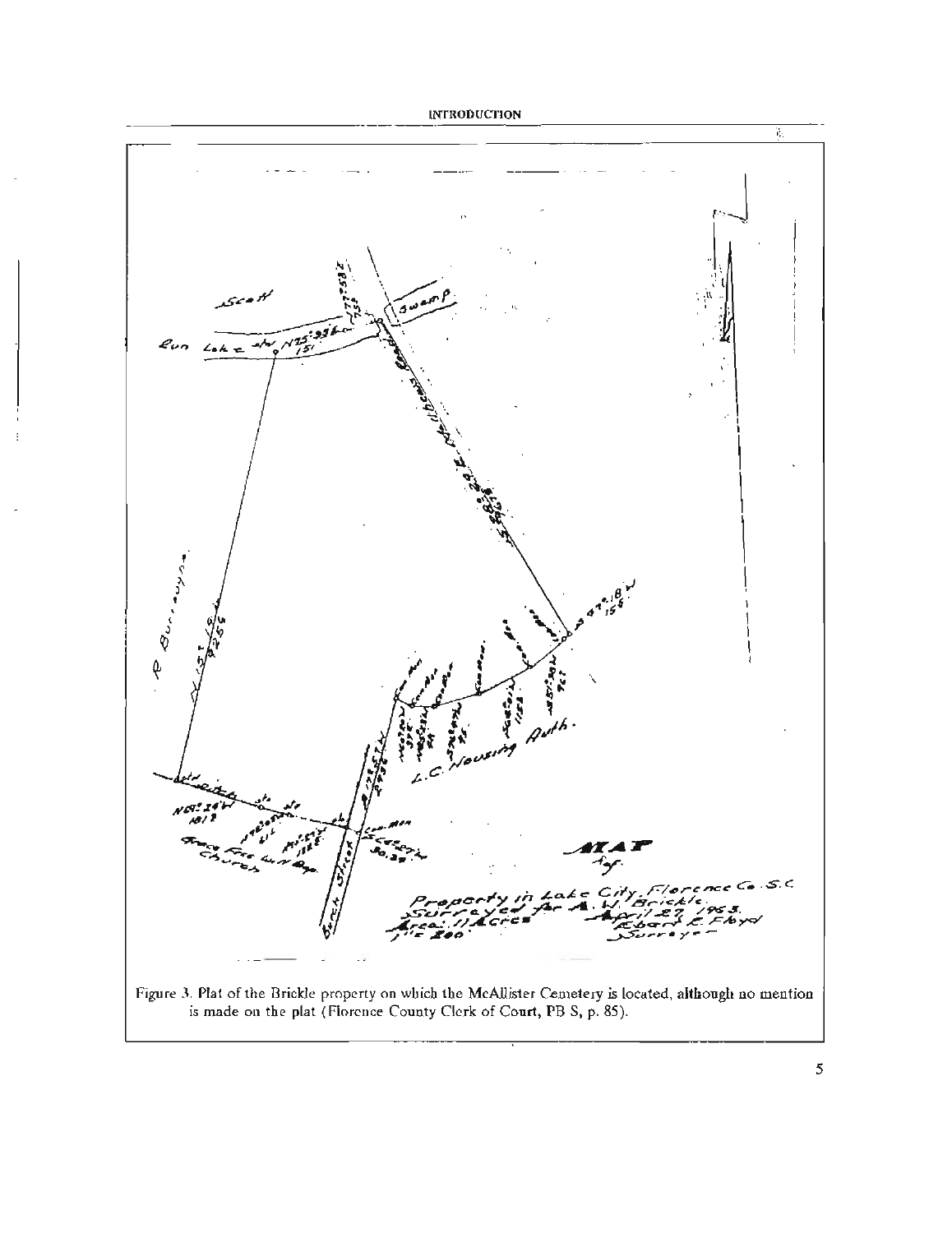ARCHAEOLOGICAL RECONNAISSANCE OF THE MCALLISTER CEMETERY

 $\ddot{\phantom{1}}$ 



 $\epsilon$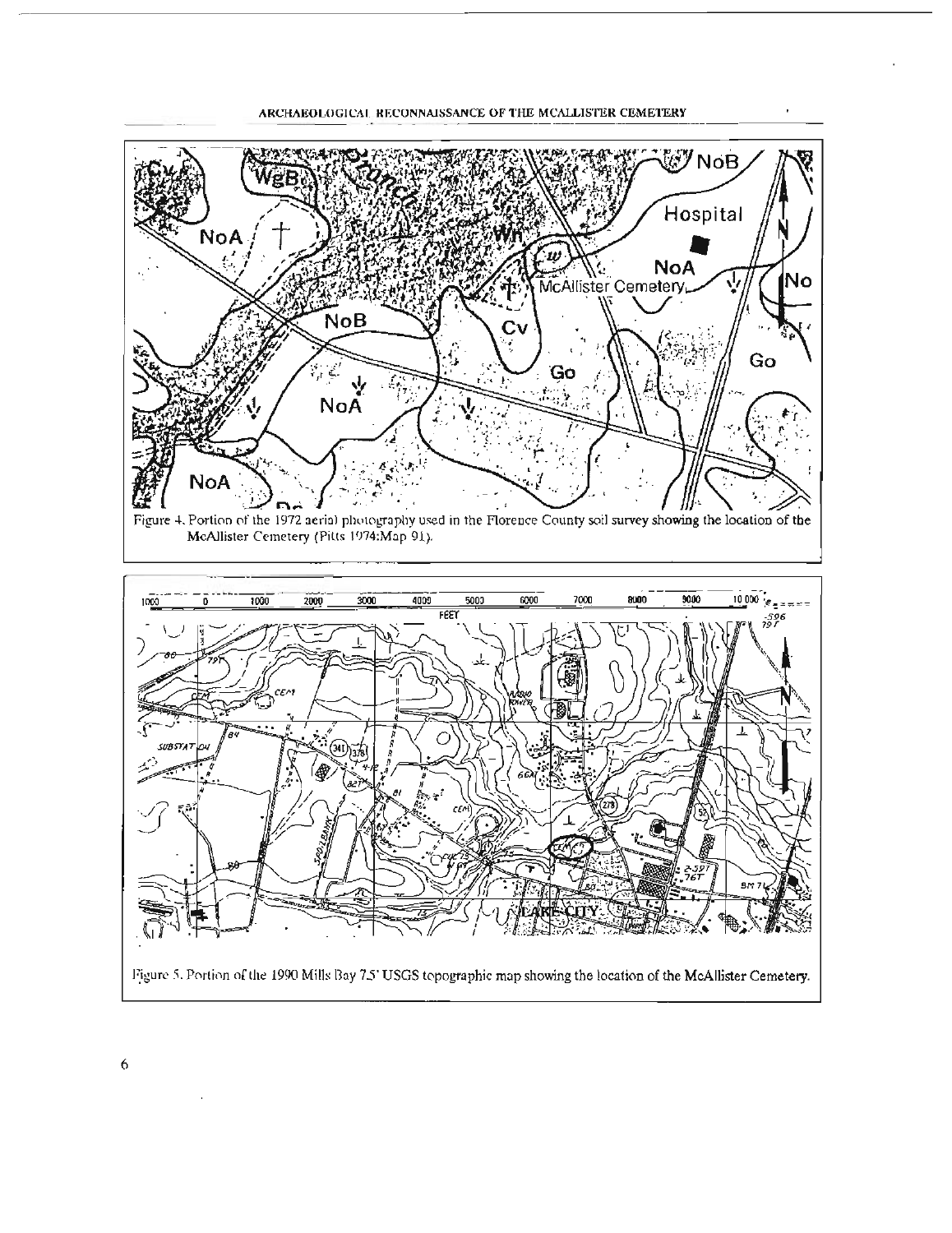Construction. This deed sets aside the maintained portion of the cemetery and is the first of the deeds examined to acknowledge the existence of the McAUister Cemetery and attempt to deal with it in a forthright manner.

The historic documents examined should be supplemented by  $(1)$  extending the title search heyond the 1930s in order to sec if earlier records mention the cemetery and (2) examining the aerial photographs dating hetwecn 1937 (when the fist ovcrfiight occurred) and tbe early 19905.

It is surprising that only one plat, and none of the deeds, mention the cemetery. Given its posited size and use, and that at least some portions have been carefully maintained at least since the 1940s, this lapse in detail is difficult to accept as accidental. Further research may help reveal if the cemetery was ever mentioned in deeds. and if there was ever a detailed plat recognizing the boundaries of the burials. Oral history suggests that the land was intentionally set aside as a community cemetery  $-$  this alone suggests that some deed may provide additional clues.

Most of tbis photography is at a scale I:20,UOO and can be relied on to provide very good information on cemetery boundaries, if the cemetery is open aud in use. It should be able to clearly document the portions of the cemetery which have been maintained and they should be useful in documenting the gradual changes to the property.

#### Curation

During this investigation the cemetery was recorded as an archaeological site, 38FL357, with the South Carolina Institute of Archaeology and Anthropology. The site file included some general notes of discussions with Mr. Kelly, as well as the plat showing the cemetery locntion. A series of color prints were taken showing the current condition of the cemetery. Since these are not archivally stable, they have been retained by Chicora Foundation.

Mr. Kelly does have black and white prints of photographs of a number of the monuments

dating from about 1977. These prints, however, are unstable and are beginning to fade. He also has a small collection of color transparencies from that same time period, including two slides showing the overall area. These, too, are beginning to exhibit color shifts. I strongly recommend that the black and white prints be copied by a professional photographer and printed for archival stability. Likewise. black and white prints should be made from the color transparencies of the overall views. These are important photographs since they show the cemetery in an earlier, and less disturbed, condition. Without this additional effort, however, these images will be lost within the next  $10$  to  $20$ years.

In addition, Mr. Kelly reports having a series of color prints taken shortly after the cemetery and adjacent areas were logged in 1996, but these could not be located during my visit. I recommeud that if they can be found black and white prints be made of representative color images, again to enhance long-term stability and preservation.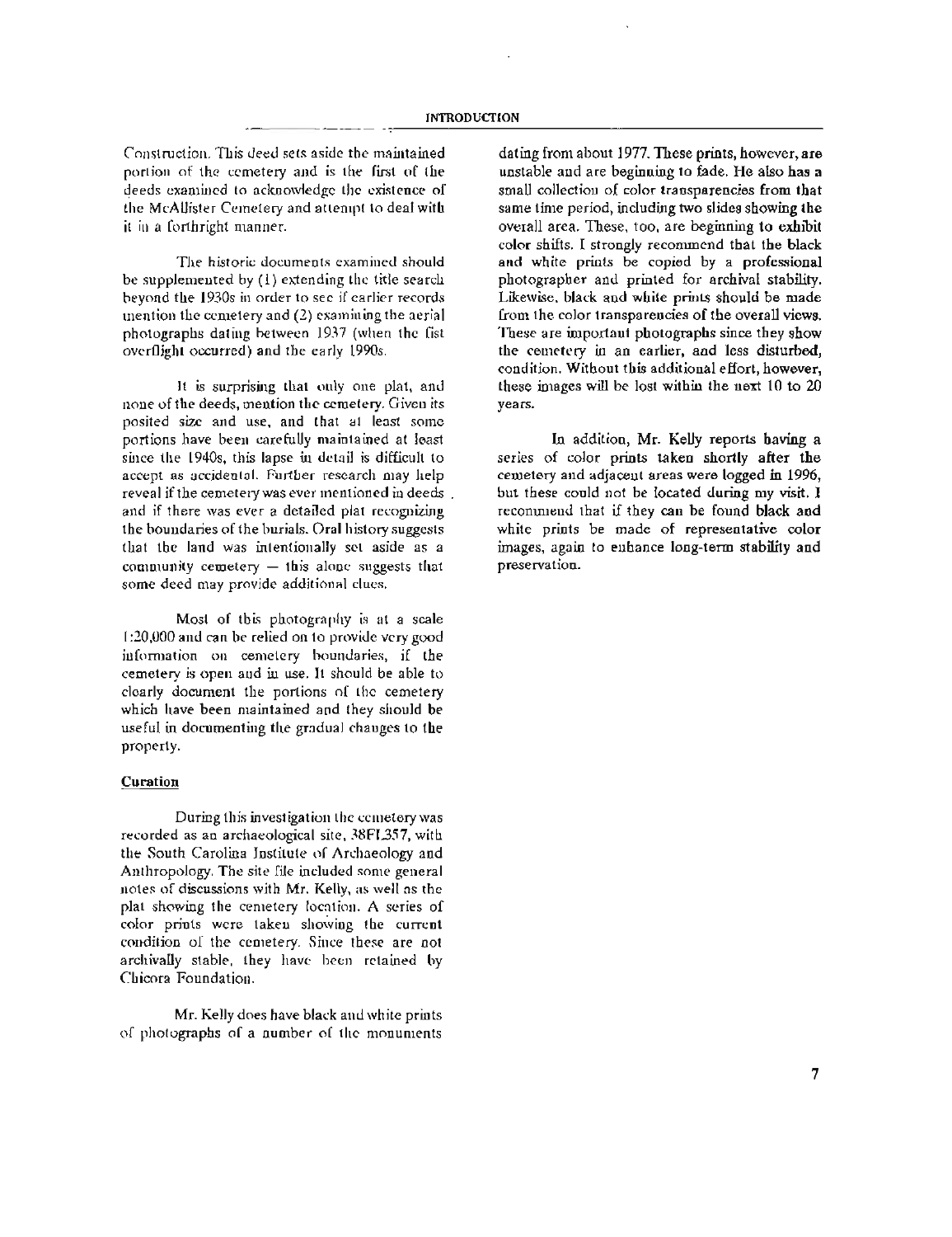ARCHAEOLOGICAL RECONNAISSANCE OF THE MCALLISTER CEMETERY

8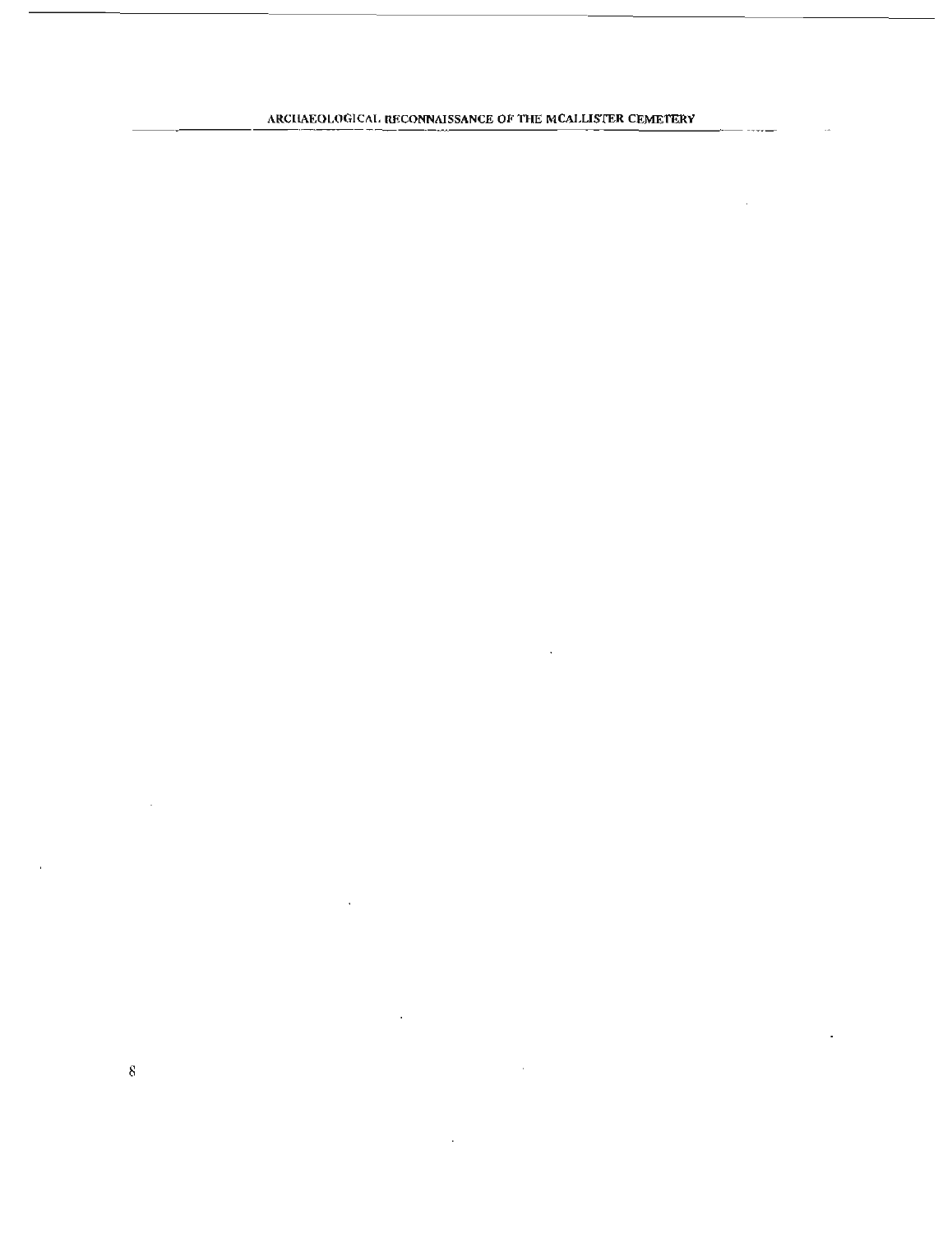#### Site Setting

The McAllister Cemetery is situated in the nurthwestern section of Lake City, just within the modern city limits. The site is at the cnd of a short dirt path or one-lane trail that runs west off the terminus of Burch Road (see Figures 1 and 5). The cemetery may be conveniently divided into two parts  $-$  the section which is maintained by Mr. Kelly and some other family members and the section which is "lost" in the surrounding woods.

The maintained section is situated behind  $(i.e., west of)$  a small, one-story frame house covered in asbestos siding which was reportedly moved onto the site in the early 1990s. The rear yard of this house is surrounded by a chain link fence, although a clothes line has been erected outside the fence. Mr. Kelly reports that somewhere in the vicinity of the fenced-in yard there used to be al least two infanl graves with small head stones and surrounded by coping. Oral history has attributed these graves to African American slaves. No evidence of these graves was found after the house was moved to this location.

To tho east-northeast a duplex is currently under construction by Glenn Weaver Construction which has recently purchased the property from the Brickles. Although no graves have been reported in this area, the duplex is situated midway between the known, maintained cemetery and the pond at which graves were reputedly hit during borrow activities. In addition, an in situ monument fragment was found behind (i.e., northwest) of the house.

The maintained section of the cemetery is situated on a ridge top at an elevation of about ~40 leet above mean sea level (AMSL). This area has well maintained grass, although toward the rear of the section there is a large log covered in vincs which has been mowed around. This section can he further divided into three subsections. In the southeast are a number of Kelly family graves, surrounded by a low chain link fence. To the southwest are other graves, somewhat clustered together, while to the north is the third cluster. It is from the edge of this third cluster that Mr. Kelly reported moving one of the older Kelly stones into the fenced area to protect it. To the south of the fenced Kelly section is the most recent grave in the maintained section  $-$  that of an elderly black man who lived in the nearby housing complex who was buried in the 1960s. The monument, a low concrete cross and a tIat concrete slab on the grave bears no name or date.

Just beyond this maintained section to the north and west the ground begins sloping downward toward Lake Swamp. This area is overgrown in vines and scrub hardwood trees. A few small bardwoods are also present, although they are heavily damaging by logging activities. Pine stumps, 2 to 25 feet in diameter. are common on the slopes and in several areasthere are piles of logs. Branches are common in the entanglements, typical of clear cutting. Logging appears to get less intense as one moves to the northwest, into the Lake Swamp drainage.

To the northeast the topography is fairly level, terminating in the dug pond. The portion of this pond nearest the graveyard has been used for dumping of construction debris, but there does not seem to have been any effort to log this area. To tbe east is the small house and modest homes rented by the Lake City Housing Authority on Opal Street.

In several wooded areas around the grassed or maintained cemetery section I observed old hog wire fencing which Mr. Kelly reports was erected hy a previous owner to establish what he was willing to set aside as cemetery. Today this fence is rusted and has nearly disappeared. Where ever found, however, it is at least 50 to 100 feet out from the currently maintained cemetery area.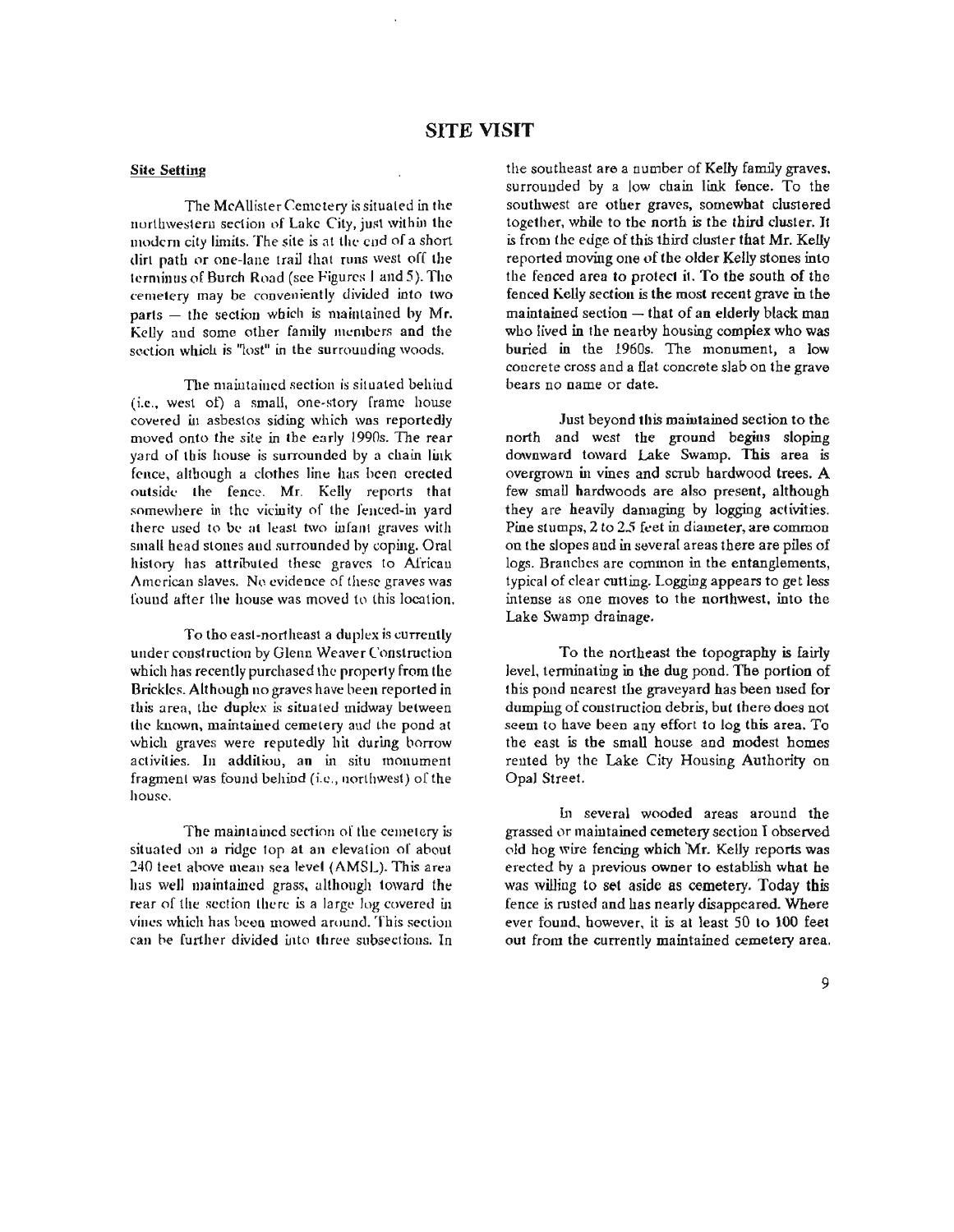

 $10\,$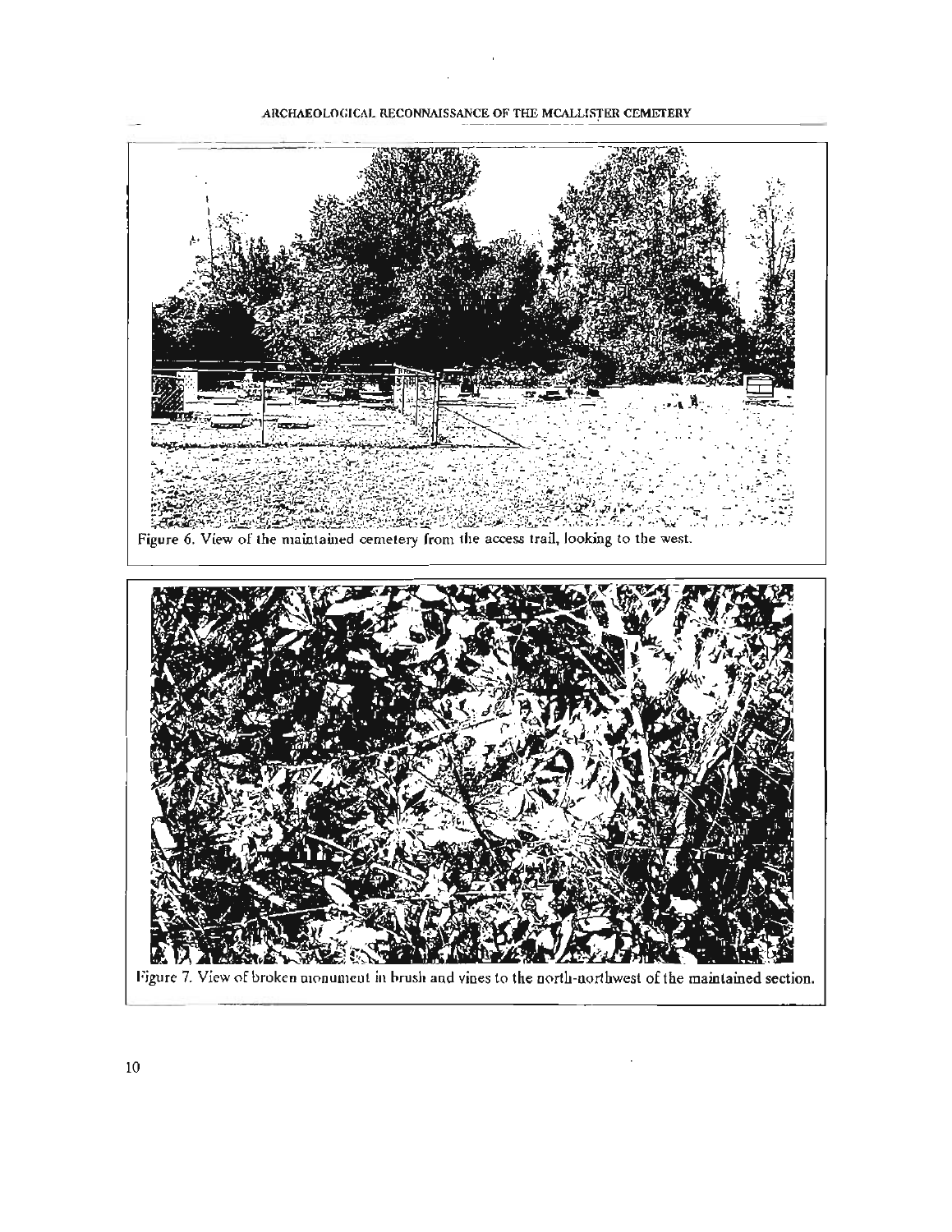While the topography stays level to the south, the cemetery area is separated from the Grace Free Will Baptist Chureh hy a drainage ditch. Once past this ditch the rear yard of the church is grassed. Mr. Kelly reports that at least one monument was present in the rear yard some years ago, but it could not be relocated during this visit.

The central UTM for the maintained section of the cemetery is E6L4150 N3749230 and the maintained section measures about 150 feet by 100 feet, or about 0.4 acre. This is about 0.2 acre less than shown by the 1990 USGS topographic map, perhaps reflecting further loss of the cemetery.

While the ridge top, where the cemetery is maintained, is well grassed and exhihits almost no open or exposed soil, the side slopes in some areas exhibit rather severe sheet erosion with some gullying. This may be the result of the logging operations, with the U.S. Forest Service notes can cause *very* aggressive erosion. Logging is associated with erosion of about 0.004 ton of soil per acre per year, compared to erosion rates of about 0.001 ton per acre per year on undisturbed soils (U.S. Department of Agriculture 1983:25). Where the soils are exposed, considerable quantities of sandy clay and, in some areas, gravel. have been exposed.

#### **Site Condition**

Perhaps most noticeable is hoW much of the cemetery has been lost. Examination of the slopes to tbe northwest revealed one fragmented monnment and one metal undertaker's marker. Several depressions with a "correct" east-west orientation were observed during the brief inspection and several other areas of very loose ground were felt. Since this was a brief reconnaissance, no effort was made to use a penetrometer to locate graves (sec, for example Trinkley and Hacker 1997). Examination of the woods toward the pond revealed an in situ monumeut base and at least two grave depressions.

As previously noted, I did encounter several sections of old feuce, although all were down and were within the logged wooded areas. There is much rutting from the logging, as well as several areas which appear to have served as staging areas for the logging operations. There is much trash wood on the ground and the number of large pine stumps seems to suggest that the logging focused only on the prime pine timber. The one fragmented monument was found under a mass of downed wood and vines and it seems likely that it was damaged by the logging operations.

This survey revealed that while the central core is well maintained, the stones exhibit a wide range of damage. Mr. Kelly reports some vandalism of stones is thought to be caused by individuals from the nearby housing complex. While the source of the source of the damage cannot be determined, two forms of damage are immediately obvious. Many of the stones are fragmented, often in multiple pieces. Some of the fragments are laying on the ground, while others appear to be missing. Several stone bases are missing their tablets. This breakage may be accidental (i.e., a tree falling on a marker) or may be intentional (i.e., snapping off the marker or fragmenting the marker once broken). The other form of damage appears to be paint or some other liquid which has been splashed on several monuments, defacing their surfaces. Both forms of damage are quite severe and require immediate professional attention in order to ensure the longterm preservation of the cemetery.

In addition, several monuments are not attached to their bases, with one marker having fallen. A number of the markers also exhibit what appears to be mower damage, resulting from mower blades or the mower housing hitting the stones. Some suggestions for implementing a preliminary preservation plan are provided in the concluding remarks.

#### **Summary**

It is dear that the currently maintained cemetery represents only a portion of the original The amount of loss cannot be completely documented without additional historical and field investigation, but this study has provisionally documented a loss of slightly over 50%, declining from the 1.1 acres shown in 1974 to the 0.5 acre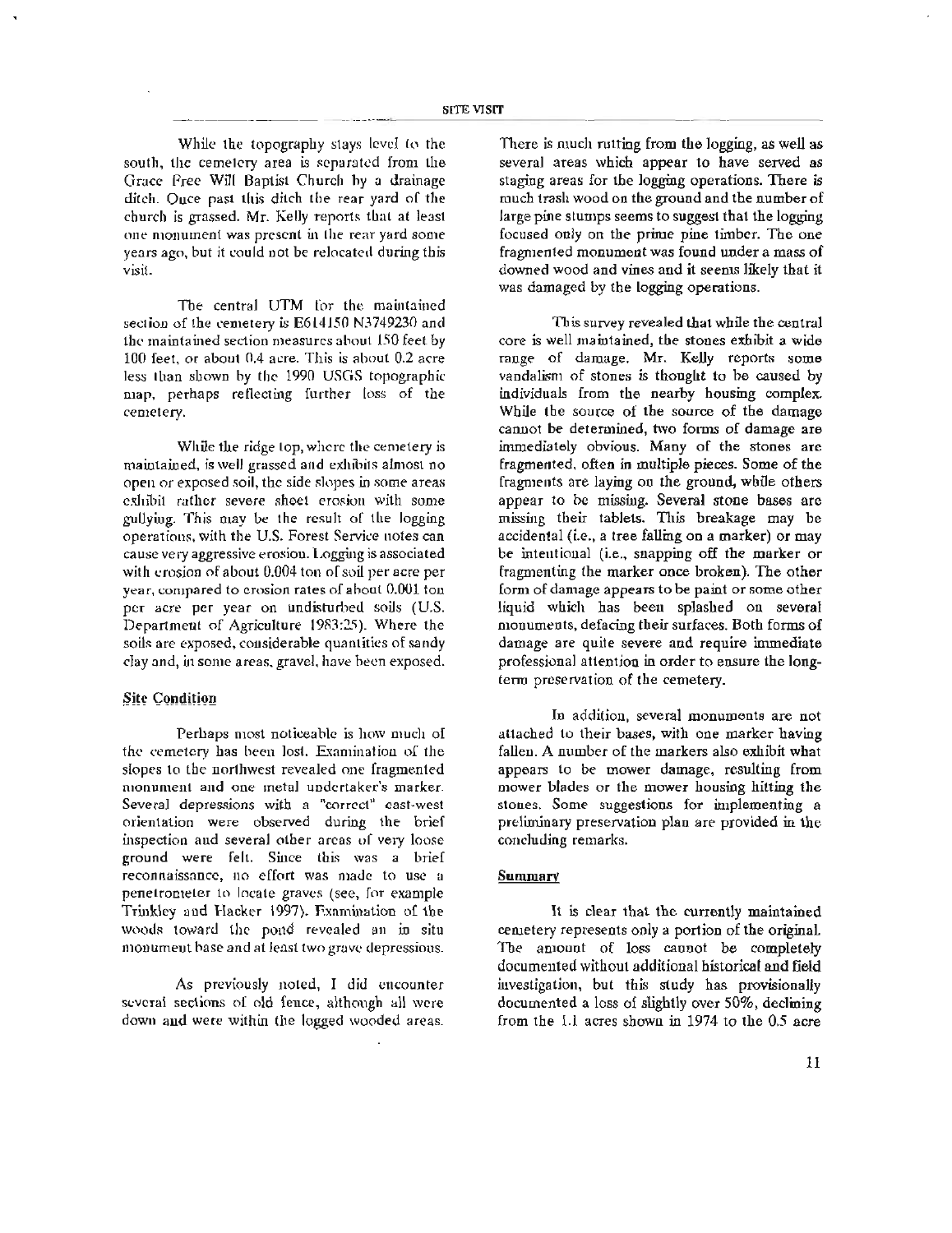ARCHAEOLOGICAL RECONNAISSANCE OF THE MCALLISTER CEMETERY

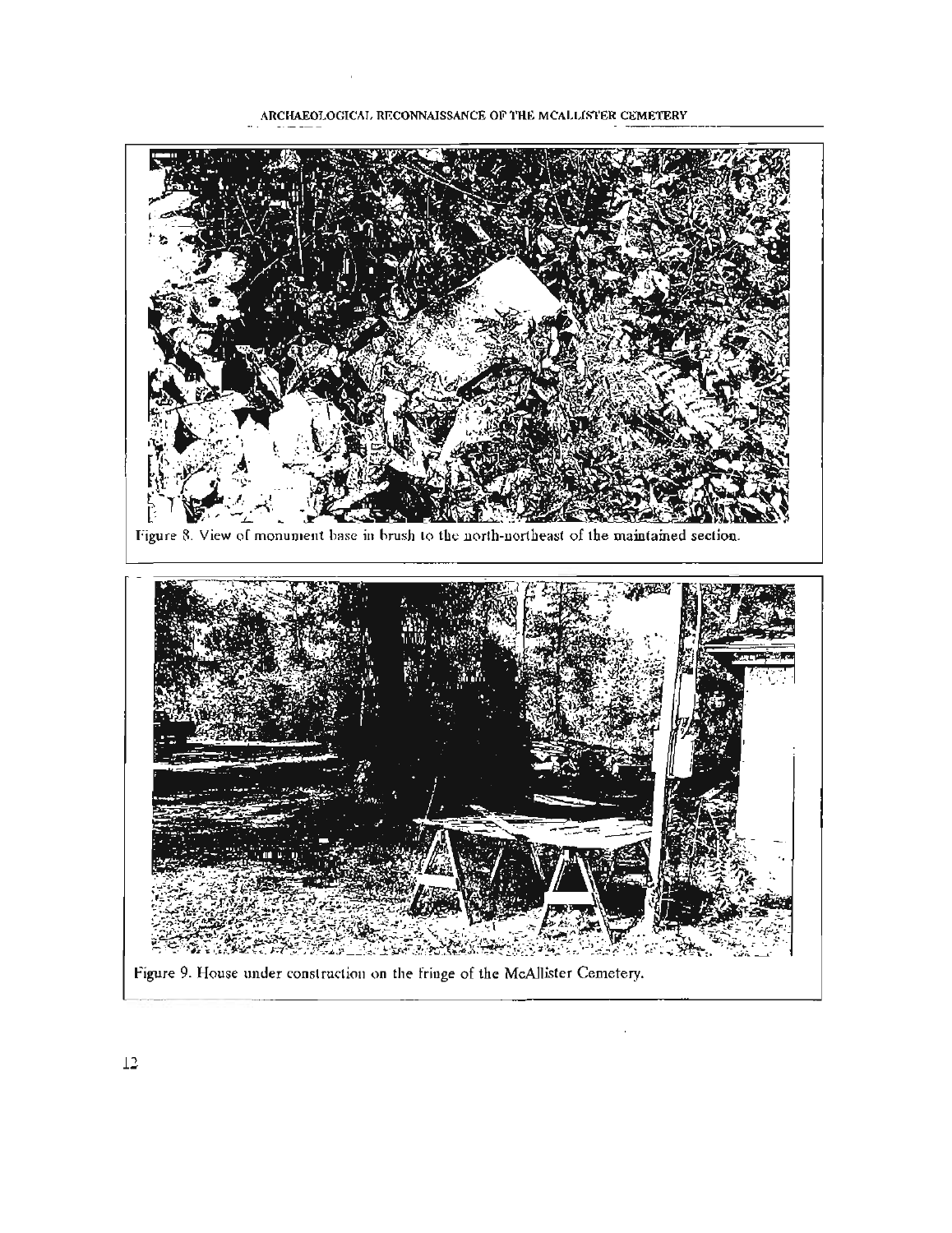present today. Oral history suggests that the loss is much greater, with the cemetery perhaps originally covering at least 5 to 8 acres.

In addition to the loss of cemetery land and associated graves, there is also a loss of monuments. The 45 individuals reported by a 1977 cemetery survey have been reduced to perhaps half that number today. Where these monuments are today is unknown.

The study has also documented some vandalism. Logging damage is reported by Mr. Kelly and at least one monument exhibits clear staining from some liquid substance.

 $\overline{\phantom{a}}$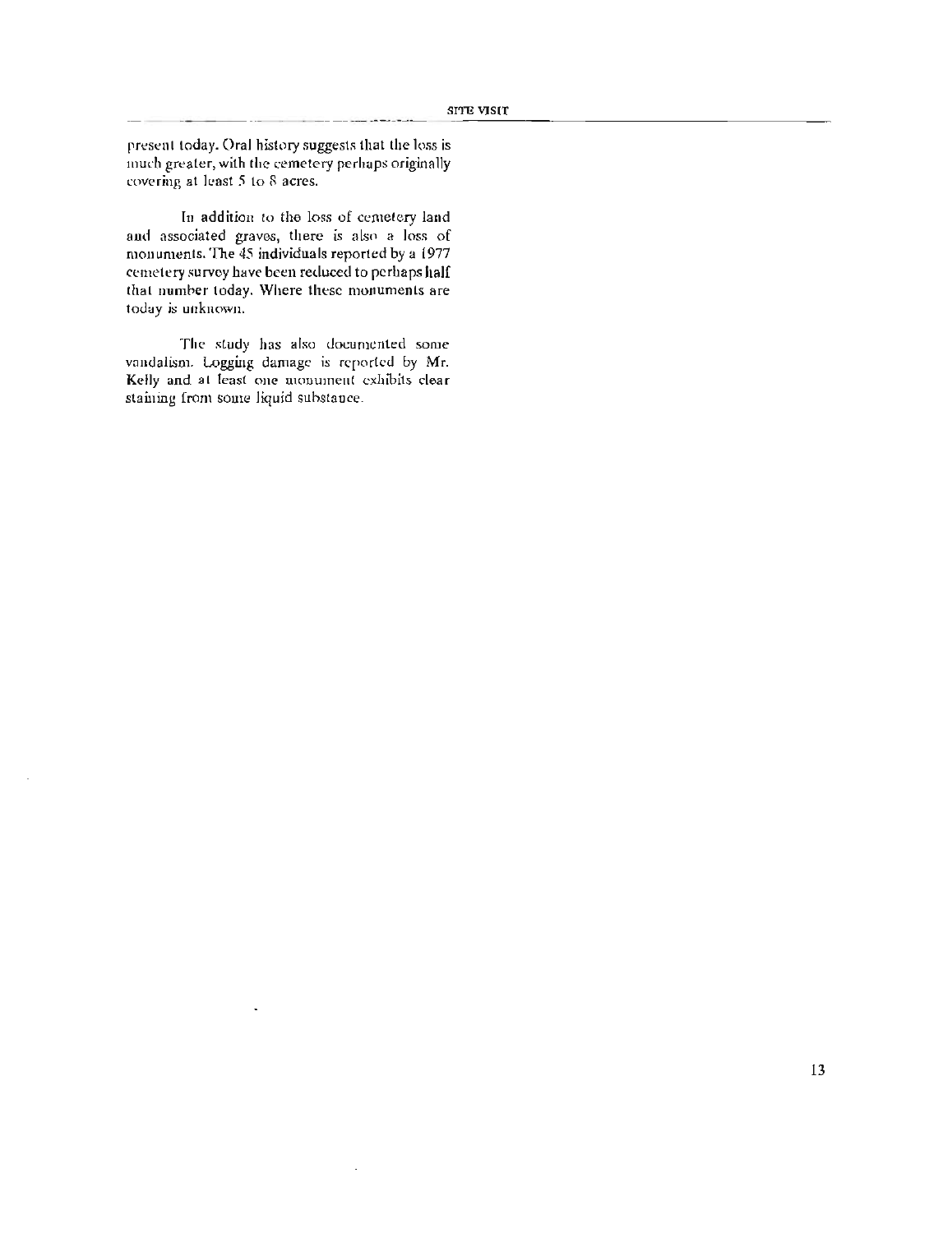ARCHAEOLOGICAL RECONNAISSANCE OF THE MCALLISTER CEMETERY

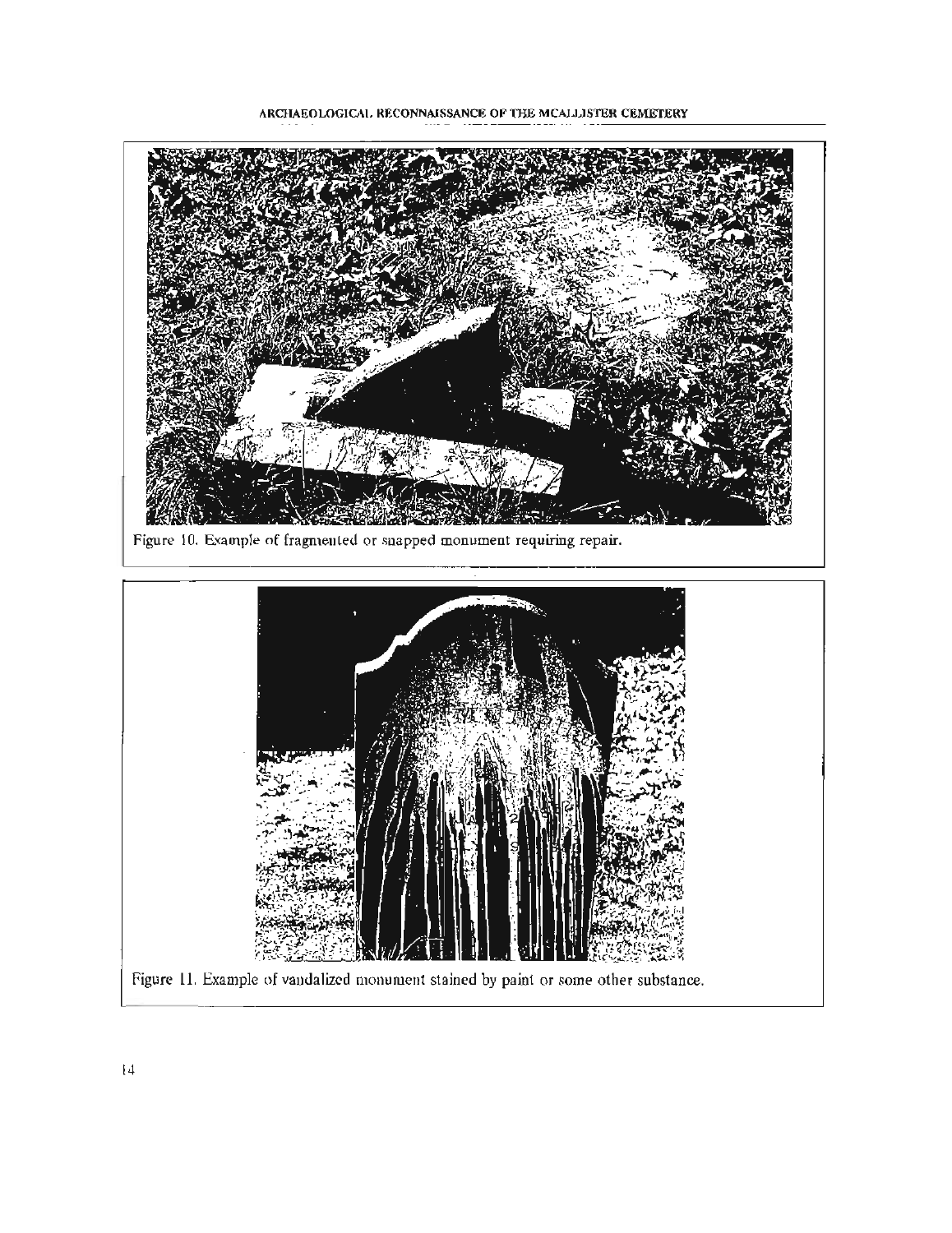#### Laws Protecting Cemeteries

I am not an attomey and these comments are not intended to offer legal advice. In fact, I strongly encourage the parties with family buried in the McAllister Cemetery to consult with a legal advisor. These comments are intended only to place the issues into perspective. For this purpose, I will quote extensively from West Publishing Company's *The Guide to American Law*, which provides overviews of significant legal issues.

In general, a property right does not exist in human remains, although for the purpose of burial, they are "considered to be property or quasi-property, the rights to which are held by the surviving spouse or next of kin" (West Publishing 1984:4:35). With burial the body is considered part of the ground and is "considered to be in the custody of the law" (West Publishing 1984:4:36). Consequently. disintennent is not a matter of right and disturbance of burials is subject to law control and censure.

It is also important to note that the owner of laud on which burials are made has, in general, very limited rights:

> An owner of land who allows the hurial of a deceased person on his or her property cannot later remove the body against the will of the surviving spouse or next of kin.... A landowner may not assert that a burial was made without his or her consent if he or she fails to raise any objections within a reasonable time after the interment of the decedent (West Publishing 1984:4:36-37).

Finally, both common law and statutes control unauthorized disturbances of burials since such actions are typically considered "contrary to acceptable community conduct" (West Publishing 1984:4:38).

South Carolina does have a law protecting cemeteries, although it is unevenly enforced. The law, section 16-17-600 of the South Carolina Code of Laws. This section makes it a criminal offense (a felony) to damage human remains, vandalize or damage a cemetery or its monuments, or damage fencing or vegetation associatedwith a cemetery or grave.

The Soutb Carolina laws also provide for the removal of abandoned graves. The failure to reserve a cemetery in a deed is evidence of abandonment and graves may be removed with the permission of the local governing body and 30 days published notice of intent. The removal must be overseen by a licensed undertaker, although the state law does not stipulate who may do the actual work. The removal, however, must be with due care and any associated monuments must also be removed and re-established in a suitable manner (see South Carolina Code of Laws, Section 27-43- 10 et seq.).

#### Recommendations

The gradual loss of the McAllister Cemetery is unfortunate, but very typical of many South Carolina graveyards. It seems that this particular cemetery was slowly built over as pieces of the property were gradually sold off. While it would be possible to trace with some considerable accuracy this gradual dissolution, it would likely serve little purpose.

At the local level my recommendations (offered only from the perspective of a preservationist) focus on reaching an amiable agreement with the current land owner to preserve and protect what is still recognizable as a cemetery. Although it would be possible to carefully screen virtually every square foot of the cemetery and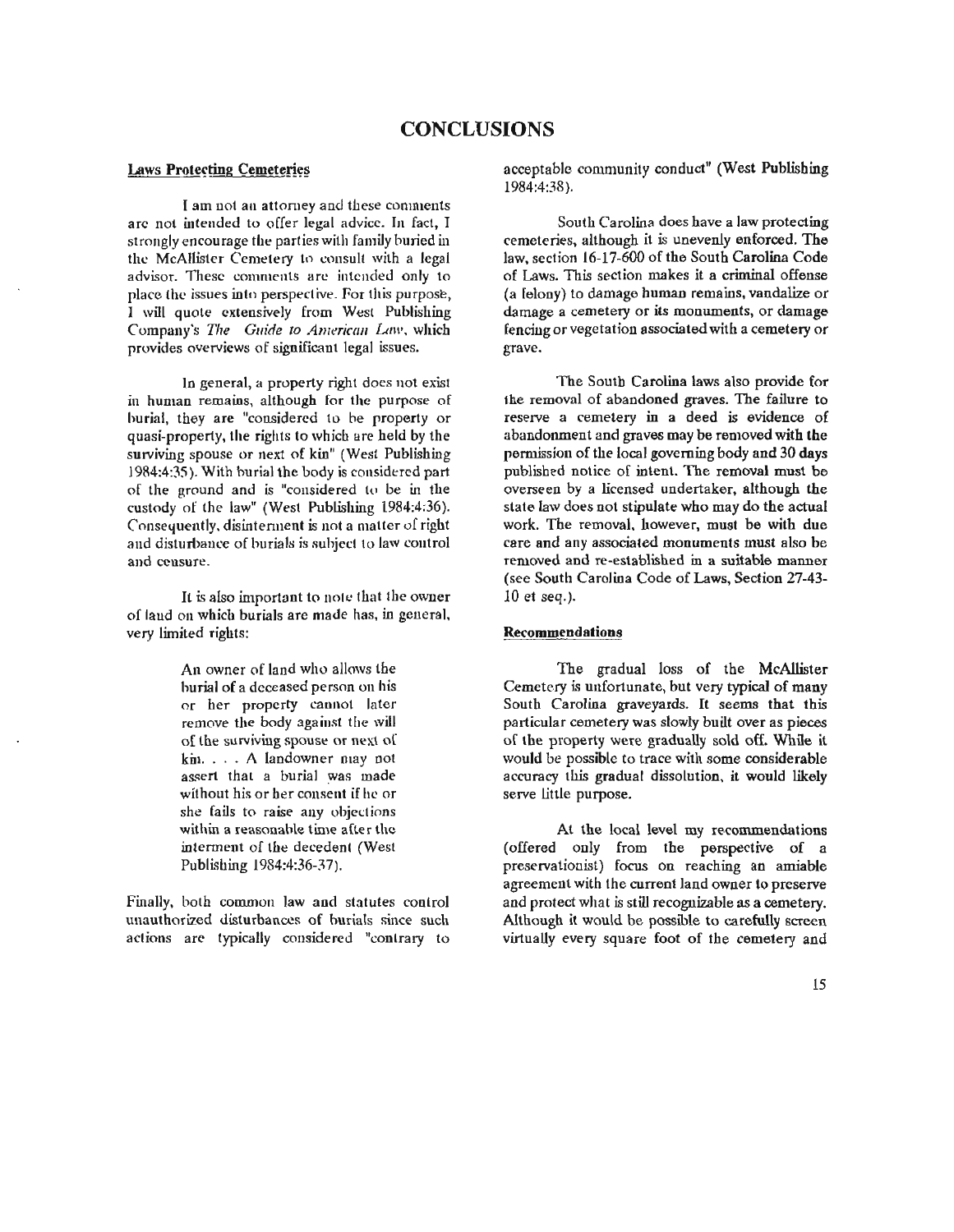record virtually every "lost" grave, this would be a labor intensive undertaking. As such it would be costly. A more viable approach, I believe, is establishing boundaries that reflect respect for the cemetery and a recognition that many of the graves have already disappeared.

As a result, based on the currently available information I offer the following recommendations:

> $\blacktriangleright$  An area approximately 1.5 acres should be set aside as the McAllister cemetery. This would include the maintained portion, as well as portions of the side slopes to the north and west, as well as the ridge top southward to the property line with the Grace Free Will Baptist Church.

> • This cemetery area should be recognized by deed, along with access to the cemetery. By recognizing the cemetery area the property owner may not be required to pay taxes on that acreage.

> • The cemetery area should be fenced. This fencing may be either hog wire or chain link. While the former is less expensive, the latter has considerably lower maintenance costs.

> • Some agreement should be reached regarding long-term maintenance 0[1he cemetery and the rights of family members to participate in activities and observations in the cemetery.

> • As an initial activity. the newly incorporated areas of the cemetery should be cleaned of vines and scrub brush by houd. Mechanical clearing should he

avoided and care should be used with brush hooks, axes, and chain saws not to further damage the cemetery or its stones. Once cleared of brush, a ground cover should be quickly established to prevent erosion.

• An effort should be made to recover "lost" stones from the cemetery. It should be made clear that return of stones, "no questions asked," is the goal. Although these stones can no longer be associated with specific graves. their recovery would help keep the stone carver's art associated with the cemetery intact. In addition, their replacement in the cemetery would help restore, to some degree, the historic significance of the property. But most of all, the return of stones is an appropriate way to ensure that the memory of these individuals is kept alive.

• TIle broken stones in the cemetery should receive conservation treatments. Their repair, while not inexpensive, would be an investment in the long-term preservation of the cemetery. Graveyards which appear abandoned and uncared for are more likely to receive additional damage. Those which appear well tended are less likely to be damaged. These treatments, however, should be conducted by individuals with training and expertise in stone conservation. They should not be attempted by local brick masons or others unskiUed in restoration and conservation.

• Where broken stones are too fragmented to be restored, the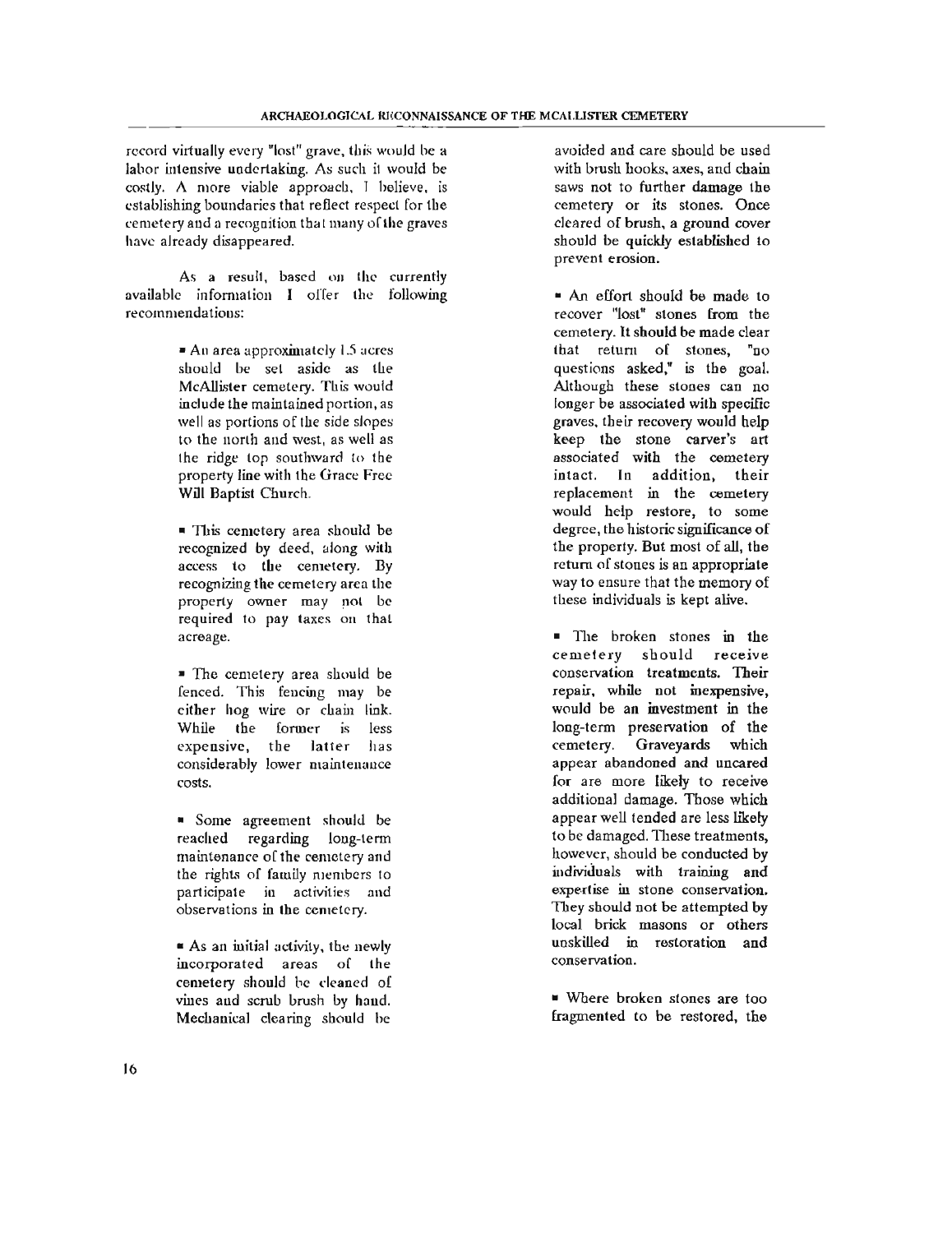broken fragments should be buried immediately hehind the stone in order to protect and preserve these remains from loss or vandalism.

• The one or two toppled stones should be professionally reset.

• The few stones with severe staining should be professioually deaned. Under 3bsolutely no circumstances should the cleaning use abrasives, sand-hlasting, or high pressure water washing. All of these techniques can seriously damage the stones and are inappropriate for historic markers.

• A maintenance program for the cemetery should be developed which reduces the potential for monument damage. This will entail the use of nylon string weed trimmers around monuments and the careful usc of lawn mowers to eliminate edge damage to monuments. In addition, an effort should be made to select historically appropriate plantsfor landscaping in the fenced cemetery area.

• The cemetery should be identified and signage should be' erected asking for people to help protect and care for the cemetery. These are typically more effective than traditional "no trespassing" signs since they encourage a sense of community ownership and care. Highway Department signs should be erected on SC 341 at Burch Street and 00 Mathews Road at Opal Road for the McAllister Cemetery.

• The local police department

should be asked to periodically patrol the cemetery. Simply driving down Burch, flashing lights into the cemetery, and then driving through Opal Street at irregular intervals during routine night time patrol will reduce unauthorized activities in the cemetery. This request should come from both individuals with family members buried in the cemetery and the property owner.

Although these thirteen steps do not guarantee preservation, they will help. Each offers some critical element of a long-term preservation plan by providing a solution for a common preservation pit-fall. While much of the cemetery has been lost, these steps will dramatically reduce the rate of loss and re-establish the cemetery as an important community asset.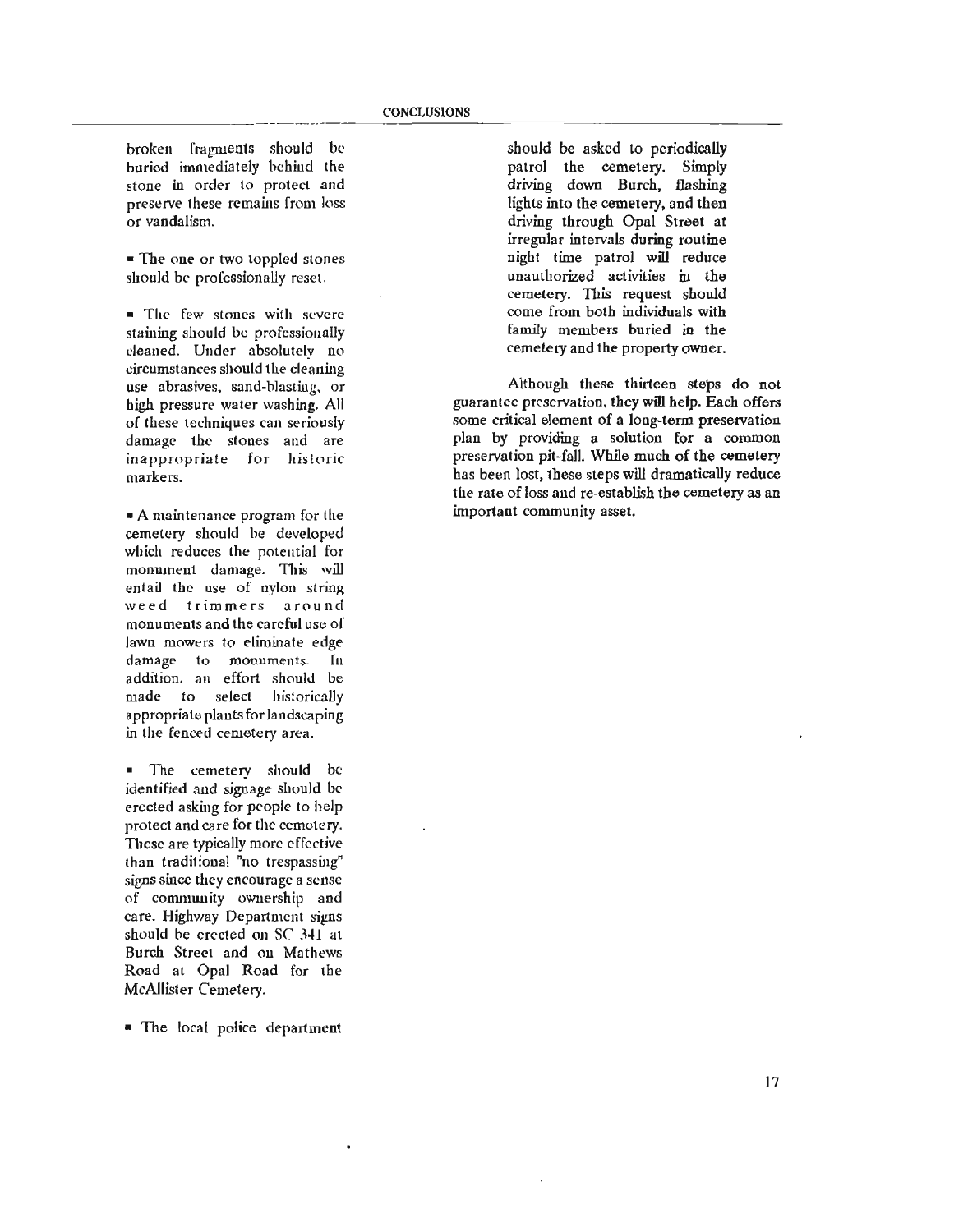ARCHAEOLOGICAL RECONNAISSANCE OF THE MCALLISTER CEMETERY

 $\sim 10^{-10}$ 

 $\mathcal{L}^{\text{max}}_{\text{max}}$  and  $\mathcal{L}^{\text{max}}_{\text{max}}$ 

 $\mathcal{L}^{\text{max}}_{\text{max}}$  , where  $\mathcal{L}^{\text{max}}_{\text{max}}$ 

 $\mathcal{L}^{\text{max}}_{\text{max}}$  and  $\mathcal{L}^{\text{max}}_{\text{max}}$ 

 $\sim$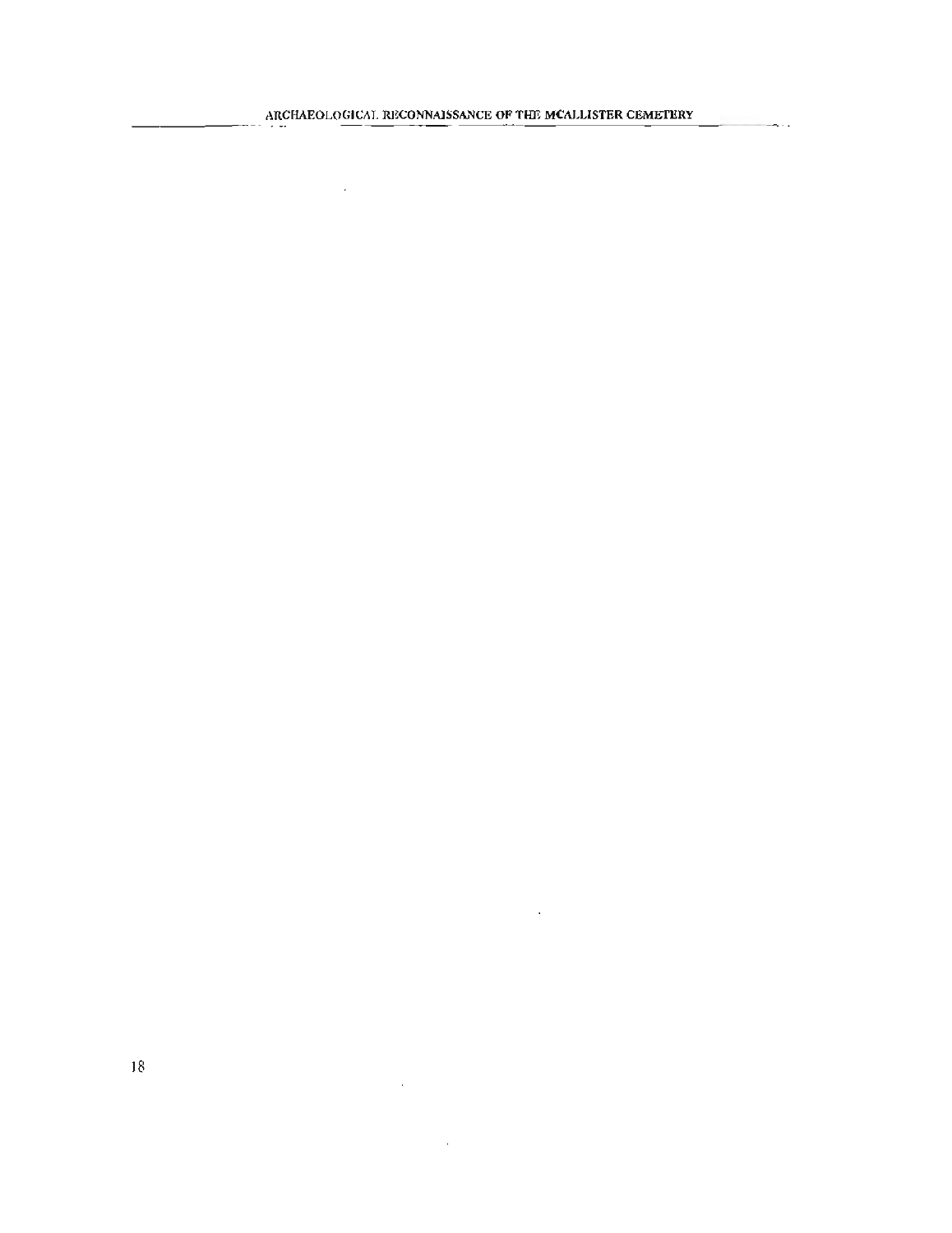# **SOURCES CITED**

King, G. Wayne

 $1981$ Rise Up So Early: A History of Florence County, South Carolina. The Reprint Press, Spartanburg, South Carolina.

#### Pitts, J.J.

1974 Soil Survey of Florence and Sumter South Carolina. Counties,  $U.S.D.A.,$ Soil Conservation Service, Washington, D.C.

Trinkley, Michael and Debi Hacker

1997 Additional Boundary Research at the Kings Cemetery (38CH1590), Charleston County, S.C. Research Contribution 214. Chicora Foundation, Inc., Columbia.

U.S. Department of Agriculture

1983 Yadkin-Pee Dee River Basin, North and South Carolina - Forest Resources. U.S. Department of Agriculture, Washington, D.C.